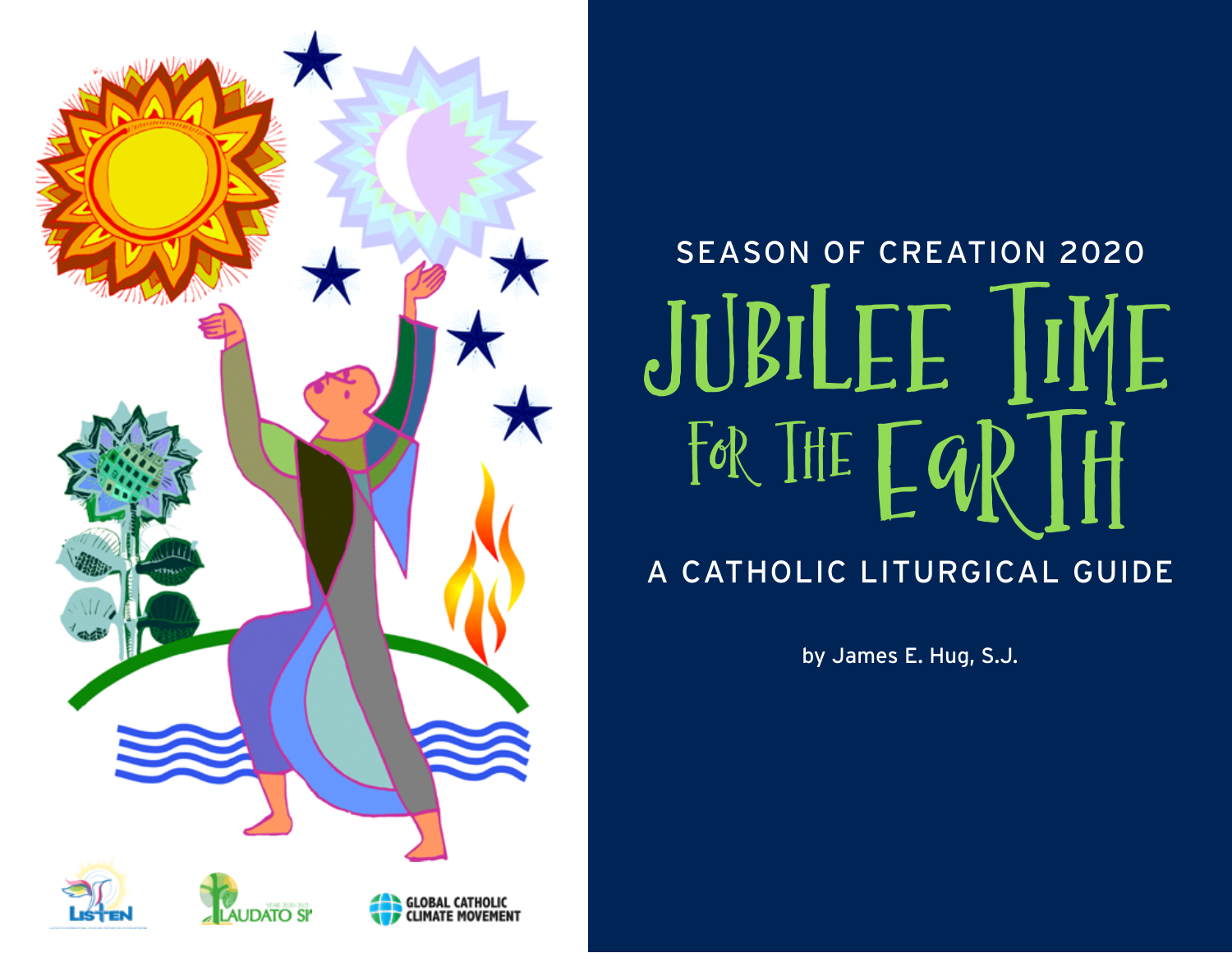*"Doomsday predictions can no longer be met with irony or disdain. We may well be leaving to coming generations debris, desolation and filth. The pace of consumption, waste and environmental change has so stretched the planet's capacity that our contemporary lifestyle, unsustainable as it is, can only precipitate catastrophes ... The effects of the present imbalance can only be reduced by our decisive action here and now."*– *Laudato si'*, #161

*"As never before in history, common destiny beckons us to seek a new beginning ... Let ours be a time remembered for the awakening of a new reverence for life, the firm resolve to achieve sustainability, the quickening of the struggle for justice and peace, and the joyful celebration of life."*– From the *Earth Charter,* Quoted in *Laudato si'*, #207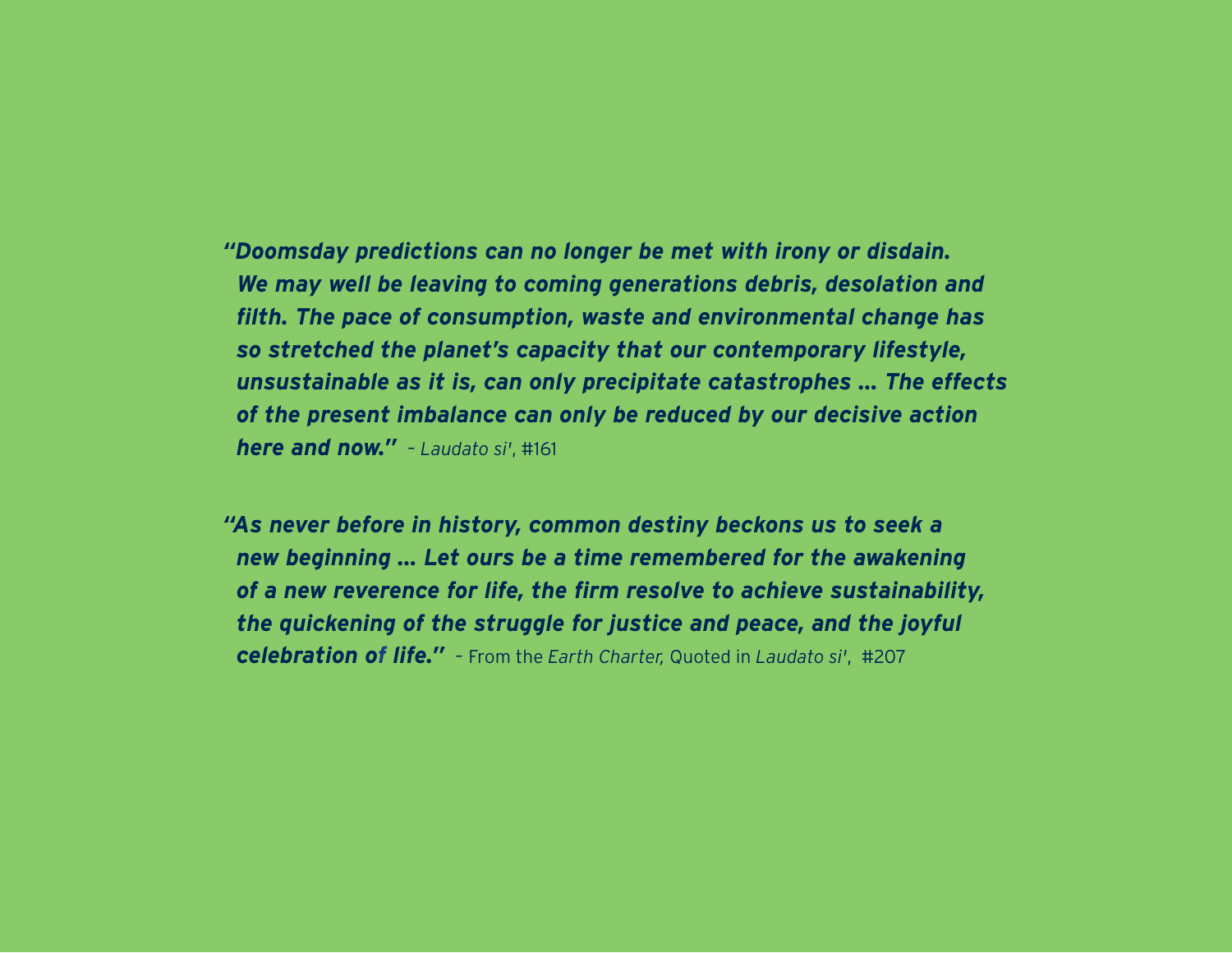### 2020 *Season of Creation* Catholic Liturgy Guide

September 1, 2020

### **Dear Reader**,

Peace be with you! We are pleased that you have received this 2020 *Season of Creation* Liturgy Guide with a view to experiencing the liturgical gifts in this resource.

Liturgical seasons invite us to reflect, pray, and practice different aspects of our faith and the *Season of Creation* is a time for intentional reflection, prayer, and practice on care for our common home. While the *Season of Creation* is marked on the calendar from September 1 – October 4, we are called through each person's ecological conversion to carry the prayer, reflections, and practice of this season into our everyday lives all throughout the year.

2020 is an historic moment in the world and in the Church. The global health pandemic, COVID-19, presents the world with an extraordinary illumination of injustice, disease, isolation and systemic breakdown. In contrast, 2020 also marks the 5th anniversary of *Laudato si'* and the *Laudato si'* Special Anniversary Year which concludes in May 2021 (*Laudato si'* Week) and will give way to a *Laudato si'* decade of integral healing ahead.

This 2020 *Season of Creation* liturgical guide is shaped by paradoxical realities. The world is experiencing deep pain and longs for radical healing. *Laudato si'* offers us the opportunity to listen and reflect, to

learn together through the process of dialogue and to walk humbly on new pathways of transformation as agents of God's love.

These resources are brought to you by LISTEN - a global network of universities dedicated to bringing *Laudato si'* to life. This *Season of Creation* Liturgy Guide is offered to you as part of LISTEN's ongoing collaboration with the Dicastery for Promoting Integral Human Development during this *Laudato si'* Special Anniversary Year.

A special word of thanks to Rev. James Hug, SJ, Sacramental Minister of the Adrian Dominicans and LISTEN special contributor, for writing this Liturgy Guide which brings depth to this emerging *Season of Creation* for the Catholic Church. We thank Ms. Denise Mathias, Music Minister of the Adrian Dominicans for providing hymn recommendations.

May your *Season of Creation* 2020 be abundantly blessed and may your ecological spiritual journey be illuminated more fully by the grace of God's loving presence.

In peace,

Jacqui Remond and Amy Woolam Echeverria LISTEN Co-Chairs





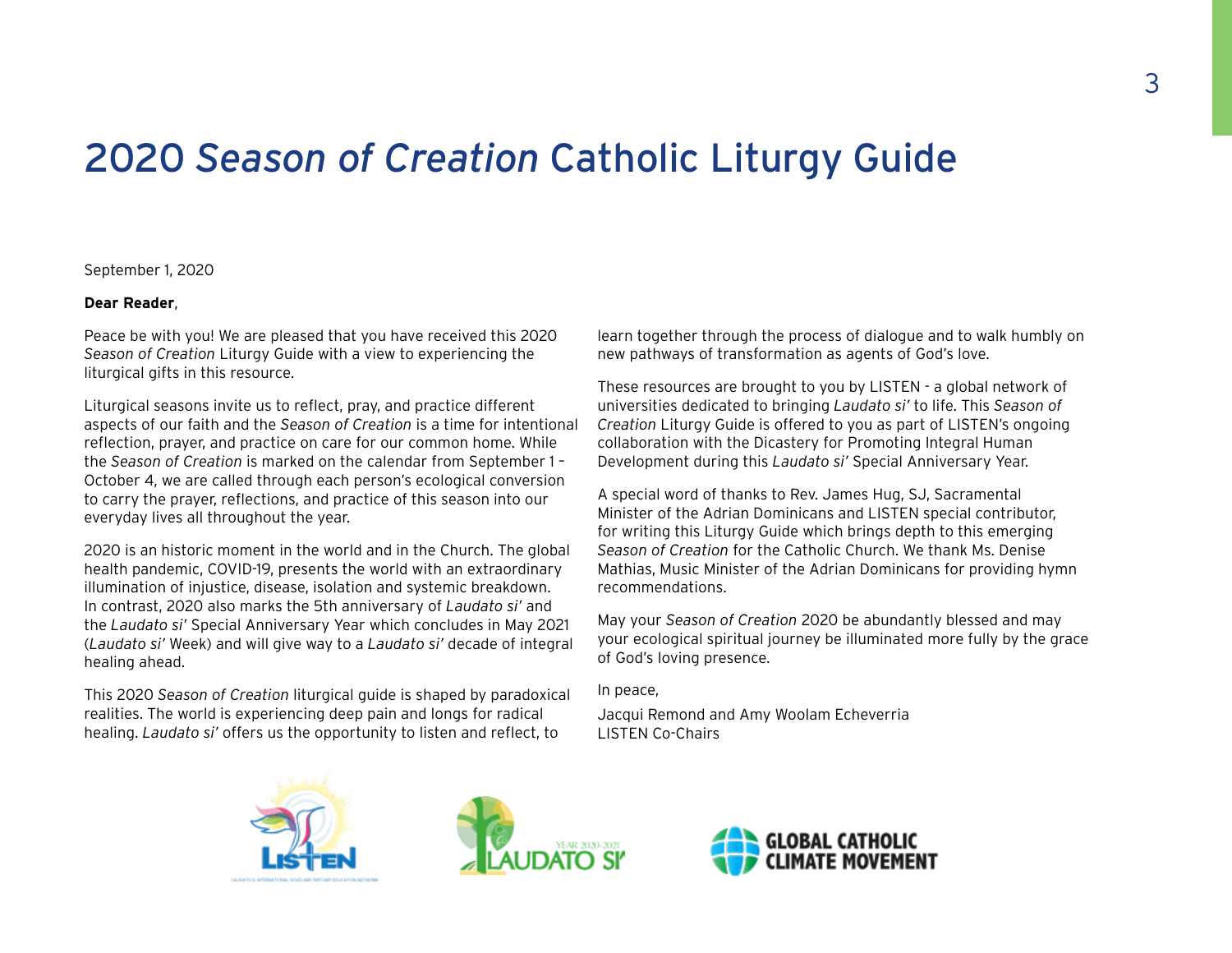### Season of Creation 2020 Prayer

### Creator of Life,

At Your word, the Earth brought forth plants yielding seed and trees of every kind bearing fruit. The rivers, mountains, minerals, seas and forests sustained life. The eyes of all looked to You to satisfy the needs of every living thing. And throughout time the Earth has sustained life. Through the planetary cycles of days and seasons, renewal and growth, you open your hand to give creatures our food in the proper time.

In your Wisdom, you granted a Sabbath; a blessed time to rest in gratitude for all that you have given; a time to liberate ourselves from vicious consumption; a time to allow the land and all creatures to rest from the burden of production. But these days our living pushes the planet beyond its limits. Our demands for growth, and our neverending cycle of production and consumption are exhausting our world. The forests are leached, the topsoil erodes, the fields fail, the deserts advance, the seas acidify, the storms intensify. We have not allowed the land to observe her Sabbath, and the Earth is struggling to be renewed.

During this Season of Creation, we ask you to grant us courage to observe a Sabbath for our planet. Strengthen us with the faith to trust in your providence. Inspire us with the creativity to share what we have been given. Teach us to be satisfied with enough. And as we proclaim a Jubilee for the Earth, send Your Holy Spirit to renew the face of creation.

In the name of the One who came to proclaim good news to all creation,

Jesus Christ. Amen.

From the ecumenical 2020 Season of Creation Celebration Guide: <https://seasonofcreation.org/celebration-guide>

### **CONTENTS**

- 5 [Introduction](#page-4-0)
- 10 [First Sunday](#page-9-0)
- 14 [Second Sunday](#page-13-0)
- 18 [Third Sunday](#page-17-0)
- 22 [Fourth Sunday](#page-21-0)
- 26 [Fifth Sunday](#page-25-0)
- [30 Solemn Blessings](#page-29-0)
- 31 [Music Reference List](#page-30-0)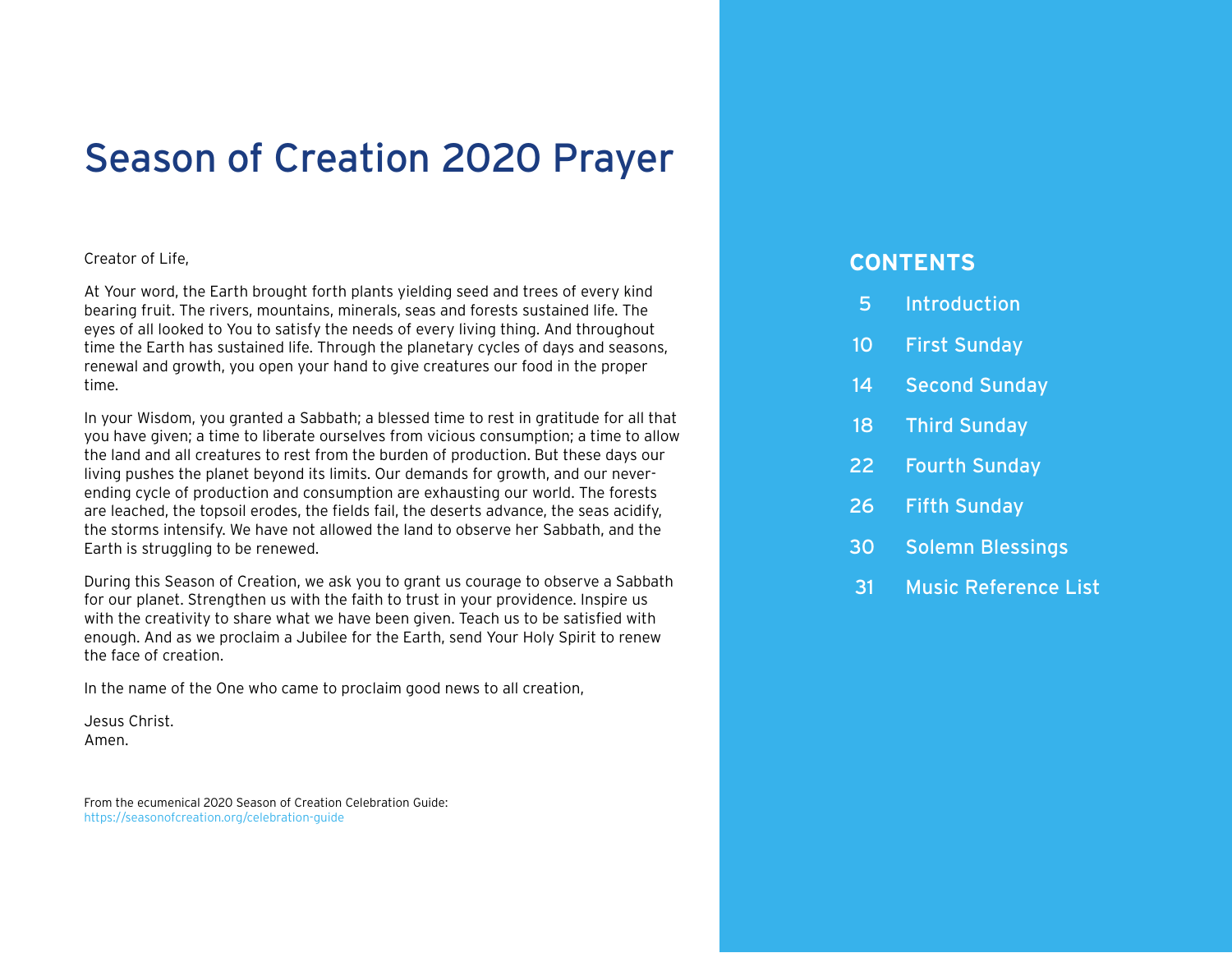### <span id="page-4-0"></span>Introduction

The Season of Creation is a relatively recent addition to Catholic liturgical celebrations. In 2015, Pope Francis added the World Day of Prayer for the Care of Creation to the Catholic liturgical calendar to be celebrated on September 1<sup>st</sup> each year. In 2019, the Vatican asked [Catholic communities](https://drive.google.com/file/d/1HRq_paLbnaMk33aPgUMxyqE1XZIFM1ph/view) and [pastors](https://drive.google.com/file/d/1p3LU9uvbNrXvxLtzhLM10Ej6CqE4mfxX/view)  [everywhere](https://drive.google.com/file/d/1p3LU9uvbNrXvxLtzhLM10Ej6CqE4mfxX/view) to join ecumenical communities around the world in celebrating the [Season of](http://seasonofcreation.org)  [Creation](http://seasonofcreation.org) from September 1<sup>st</sup> to October 4<sup>th</sup>.

The Season of Creation is a liturgical season dedicated to prayer, reflection, and celebration of God as Creator. It also celebrates and reflects prayerfully on the gifts of creation and the mission given us by God to care for creation and respond to its needs and crises today.

These crises are severe and urgent. In its Season [of Creation 2020 Celebration Guide](https://docs.google.com/document/d/1vbW8_PX7TeIZGgLC5qGSUJOvvmyiFRRjGBWAS1XJQTo/edit), the Season of Creation Ecumenical Advisory committee writes:

We are in the midst of a climate emergency. Several studies have indicated that the world is nowhere near meeting pledged emission reduction rate targets. The latest IPCC [Intergovernmental Panel on Climate Change] report highlights that "only with rapid and far-reaching" transitions in the world

economy, on a scale and at a rate without historical precedent, can the 1.5C limit be achieved. It is therefore a time to reconcile ourselves with creation through concrete repentance and urgent action. The Season of Creation is a time to acknowledge that tipping points are being reached, threatening the lives of the most vulnerable and putting the lives of future generations in jeopardy. As people of faith we are being called to stand up against climate injustice in prophetic ways.

This year, 2020, marks the 5<sup>th</sup> anniversary of Pope Francis's important encyclical, *Laudato si'* and the Church is using this occasion to join the ecumenical ecological efforts to save the planet with great energy and commitment. May 16-24 was celebrated around the world as *[Laudato](https://laudatosiweek.org/)  si'* [Week](https://laudatosiweek.org/) which, in turn, launched the *[Laudato](https://drive.google.com/drive/folders/1jxv95C4LhK4xrkrOnUWlP7Fal6dcNzYC)  si'* [Special Anniversary Year](https://drive.google.com/drive/folders/1jxv95C4LhK4xrkrOnUWlP7Fal6dcNzYC) with an ambitious global organizing and action agenda that will conclude with a conference in May 2021 setting into motion a *Laudato si'* Multi-Year Action Program for the global Catholic community for the following decade.

In its introduction to the booklet on the special anniversary year, the Vatican Dicastery for Promoting Integral Human Development expresses its hope that

the anniversary year and the ensuing decade will indeed be a time of grace, a true Kairos experience and "Jubilee" time for the Earth, and for humanity, and for all God's creatures. The anniversary year … will proceed with several initiatives, realized in partnership and with a clear emphasis on "ecological conversion" in "action". We invite everyone to join us. The urgency of the situation calls for immediate, holistic and unified responses at all levels - local, regional, national and international. We need, above all, "a peoples' movement" from below, an alliance of all people of good will. [pp. 2-3]

Celebration of the 2020 liturgical Season of Creation is a key centerpiece of this anniversary year. With this impressive call to prayer, integral ecological conversion, and extensive action planning, the Catholic Community is making a major contribution to the global ecumenical effort to address the ecological crises facing Earth at this time and to restore reverent respect and care for the sacredness of creation.

The theme of the 2020 Season of Creation, chosen by its international steering committee, is Jubilee for the Earth. The ecumenical steering committee explains the theme this way: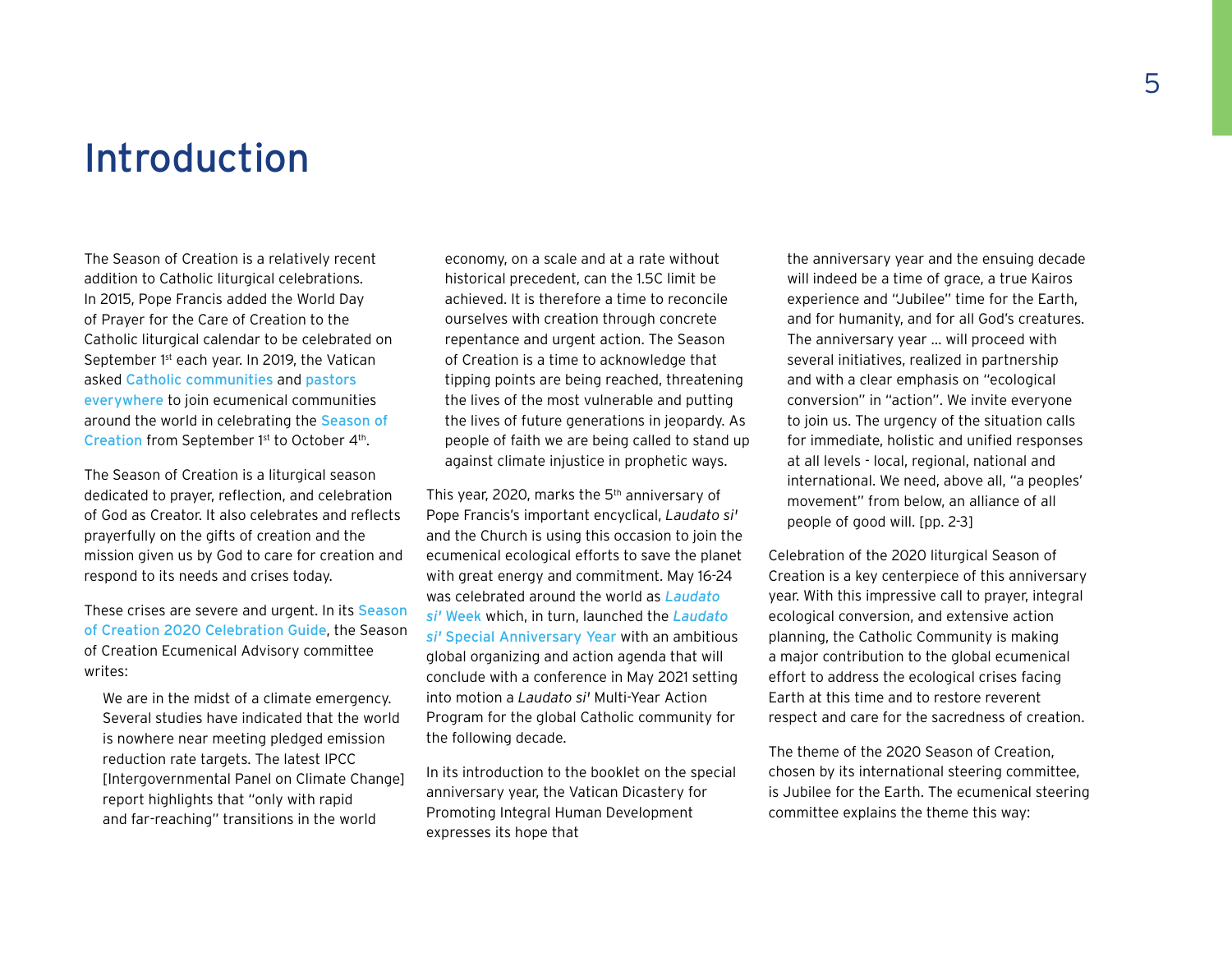Climate change is a result of the intersection of greed, inequality and destruction of God's Earth. The theme of Jubilee has been chosen for this year's Season of Creation as it reflects those three interlocking themes. Jubilee is a time to renounce overconsumption and economic systems based on constant economic growth at the cost of the Earth and those who are poor. Jubilee is a time when those who have consumed the most must make restitution to those who have suffered the most. Jubilee is a time of rest for the land from constant exploitation, to restore ecosystems and people.

Since the Catholic community is new to the global ecumenical Season of Creation celebrations, it does not yet have seasonal liturgical texts proper to it. The materials in this packet have been prepared under the auspices of the Dicastery for Promoting Integral Human Development and the *Laudato si'* Institutes Network (LISTEN) to help Catholic communities read and pray with the scriptures for the Sundays in Ordinary Time during this period through the lens of the Season of Creation. This year, 2020, this period includes the 23rd through 27<sup>th</sup> Sundays in Ordinary Time for Cycle A.

### **The Bigger Picture: Assumptions Behind These Materials**

Drawing on *Laudato si'* and the rich background of Catholic Social Tradition, these resources assume that the human family is not facing various separate and distinct crises – social, political, economic, cultural, ecological. There is only one complex and integrated socio-cultural ecological crisis requiring prayer, an integral ecological conversion, and action in all the interrelated dimensions of human life for the healing of the vast Web of Life. Everything is connected.

**Ecological Dimension.** The ecological dimension of this complex crisis has two important facets: climate change, or what some are calling *"climate collapse"*, and *ecological degradation* through overproduction and consumption.

**Climate Change/Collapse.** Fossil fuel use and industrial production over the last century and a half by what are now often referred to as the "developed nations" has, through the emission of heat-trapping greenhouse gases, produced a warming of the planet that is changing the climate everywhere in dynamic and dangerous ways. Increasingly, scientists and religious leaders are referring to the situation as a

human-produced *climate crisis* that is destroying vast numbers of species and threatening the whole Web of Life on the planet. Storms and wildfires are already more violent, droughts and floods more frequent and damaging, sea levels rising and islands disappearing, and human suffering and tragedy more severe, especially among people who are poor and marginalized.

**Ecological Degradation.** At the same time, it has become apparent, as ecological awareness has grown, that the human community is now using up more of Earth's resources in a few months than the planet can replenish in a full year. In 1970, the first attempts were made to measure human production and consumption against Earth's regenerative capacities. The efforts resulted in the birth of [Earth Overshoot](https://www.overshootday.org/)  [Day](https://www.overshootday.org/), a calculation of the point at which as much of Earth's resources will have been used in a particular year as it can replenish in a full year. In 1970, Earth Overshoot Day was determined to be December 29<sup>th</sup>. Since then, it has been occurring earlier and earlier. This year, 2020, Earth Overshoot Day was August 22nd. In just under 8 months, the human community has consumed what it will take Earth a year to replenish: resources such as water, food, forest products, clean air. For the next 4 months, we

*"We are faced not by two separate crises, one environmental and the other social, but rather with one complex crisis which is both environmental and social. Strategies for a solution demand an integrated approach to combating poverty, restoring dignity to the excluded, and at the same time protecting nature."* – L.S. #139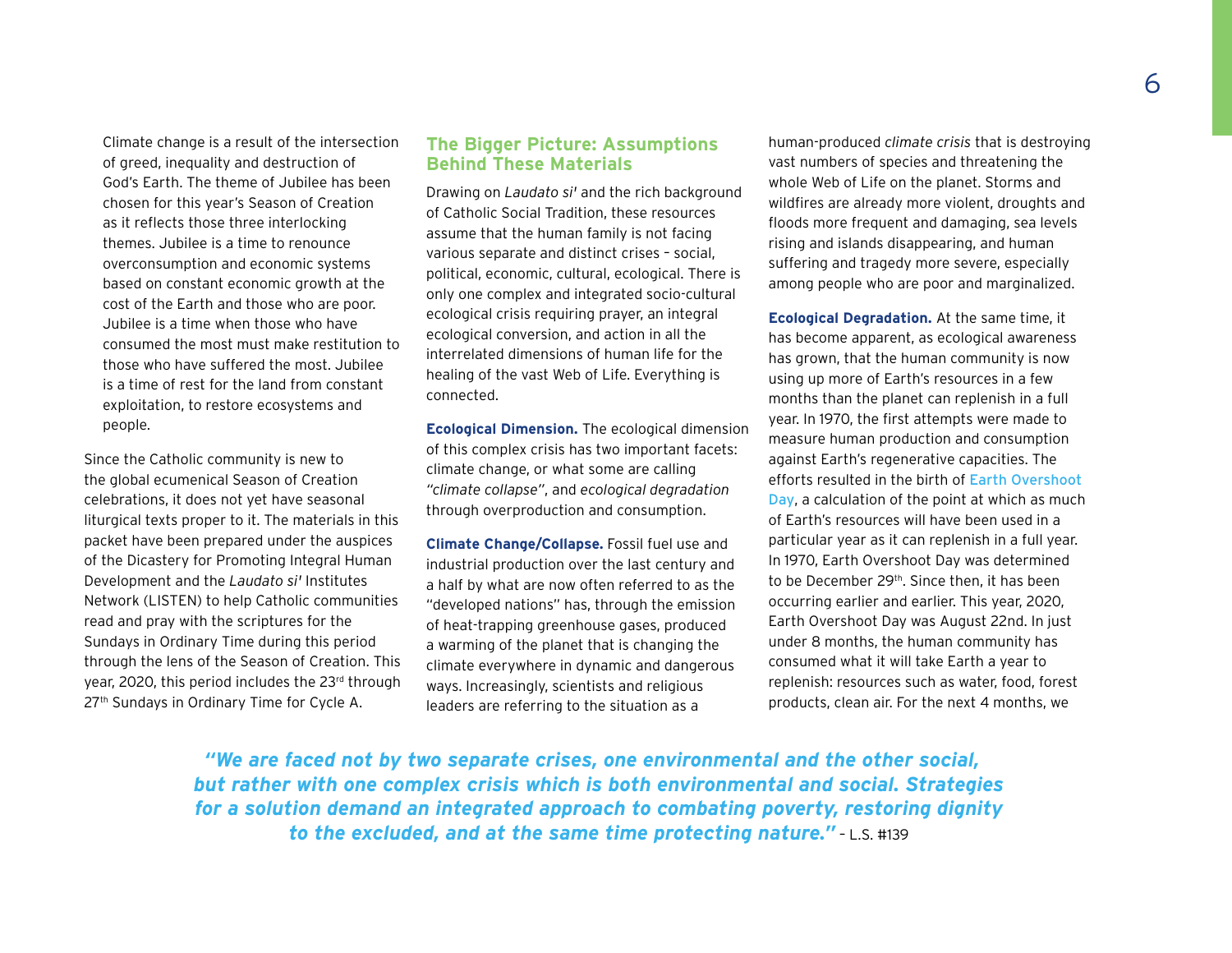will be consuming from the reserves built up by Earth over millennia. This is obviously cannot go on forever. Those reserves are limited. It is a death spiral. Earth clearly and desperately needs a Jubilee year of rest and replenishment as well as some dramatic changes by the human family to bring about more sustainable and just ways of living on "our common home."

#### **Socio-political-economic-cultural Dimensions.**

Socially, inequality of resources is stark and dangerous around the world. A small number of extremely wealthy people control as much wealth as half the human community of more than 7.5 billion people. Nearly one billion people lack adequate food and are chronically hungry, even malnourished, and that number is again growing. The rise of nationalism around the planet, wars, fierce international competition for limited natural resources, wars, violence, racism, hate crimes and a variety of other forms of cruel oppression create deep wounds and hostilities. The poor suffer most from climate change/collapse and are increasingly forced to migrate in search of food, security, and other basic essentials. Tens of millions of people are now climate migrants or refugees, adding to the social pressures and unrest in so many parts of the world.

And as if all this were not enough, the coronavirus pandemic is casting a harsh light on the cruel, life-destroying impacts of environmental racism, poverty, discrimination, and hate.

### **Some Basic Inferences to Guide Our Responses.** These dimensions of the current

complex crisis support some basic conclusions which will be reflected in the liturgical materials and upon which our responses must be based.

First, the human community must move to clean, renewable energy as soon as possible to slow down and reverse the catastrophic climate change that threatens the survival of the intricately interconnected and interdependent Web of Life of which humanity is one strand.

Second, even with renewable energy, the human community cannot grow its way out of the severe poverty and great maldistribution of resources in which so many live globally. Those who hold up economic growth as the only way to overcome poverty and hunger are failing (or refusing) to face the reality of Earth's resource limitations and the current death spiral of overproduction laid bare by the data behind Earth Overshoot Day. As Pope Francis pointed out, the technocratic paradigm dominating the global economy "is based on the lie that there is an infinite supply of the earth's goods, and leads to the planet being squeezed dry beyond every limit." [*Laudato Sí*, #106]

Third, this requires critique and rejection of the current dominant economic model with its assumptions about "development", "progress", economic growth, and "the good life." These assumptions guide and govern the current destructive patterns of living responsible for so much suffering and devastation. The human community needs instead to give priority to

dignified human life for all, especially the most vulnerable, and care for the environment. The quality of relationships, commitment to the common good, and global solidarity characterize authentic human development, the true "good life," in Catholic Social Tradition, not the accumulation of industrial and political power, material goods and wealth.

Fourth, these changes demand what Pope Francis has called "integral ecological conversion." Such conversion will require crosscultural encounter and dialogue that feed a spirituality of global solidarity, freedom from consumerism, growing consciousness of the interconnectedness of all creation, gratitude, and contentment with what is really necessary. This is a true Jubilee agenda of the type that Jesus claimed as his mission to proclaim.

In short, the human family must reduce its global consumption and waste, return to patterns of living compatible with Earth's resources and regenerative capacities, rethink what constitutes the good human life and how to reach it, and redistribute or redirect available wealth and resources to meet the basic needs of the whole human family, especially the poorest and most vulnerable, and the full Web of Life.

### **Diversity of the Communities of Faith**

Resources prepared for a global Church must be adaptable to many different social, cultural and economic contexts. No single text can be expected to speak to such vast diversity without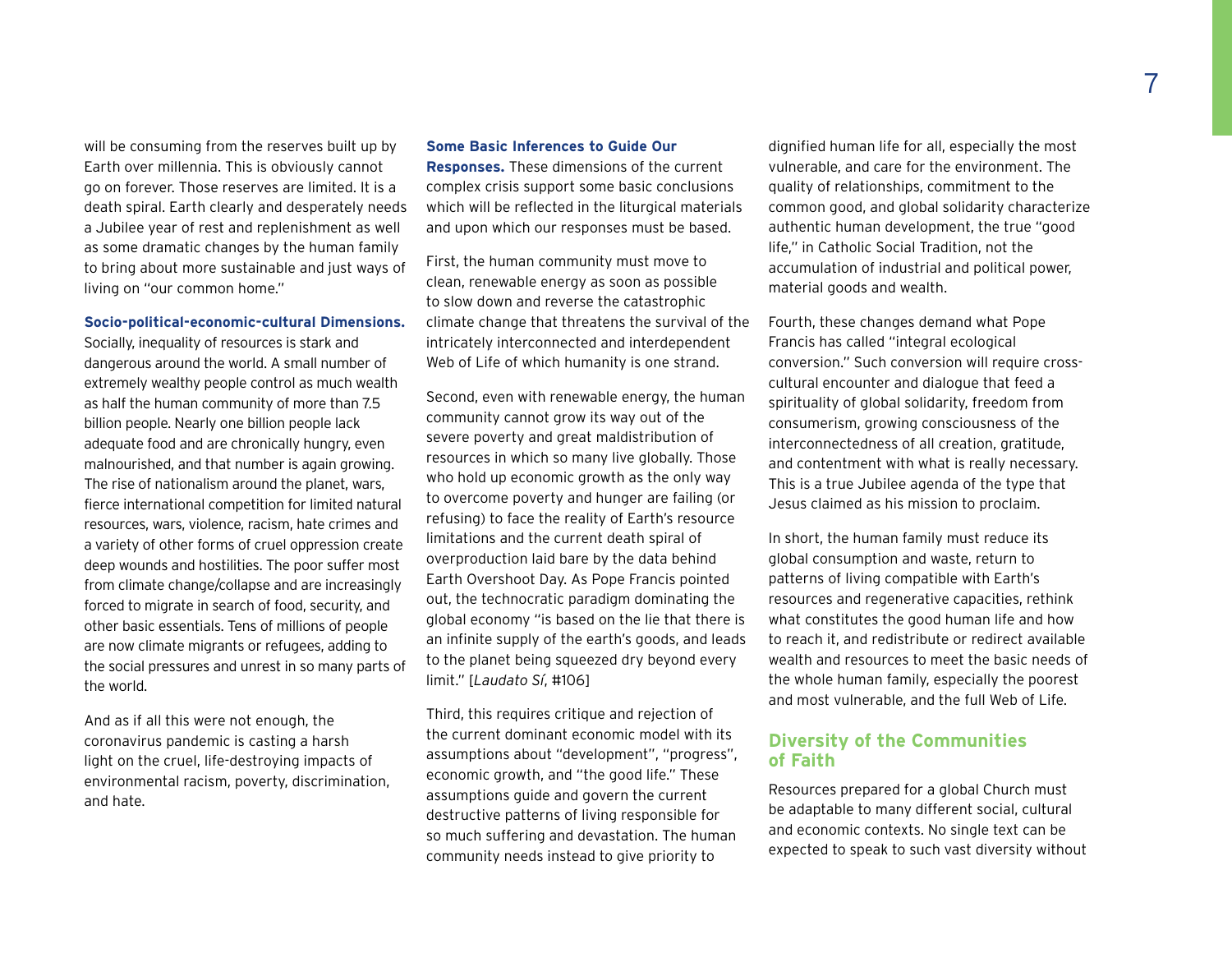careful and prayerful local interpretation and adaptation.

For example, communities engaging the Season of Creation this year will include indigenous peoples and those marginalized, poor, and struggling to survive. There will be comfortable and rising middle class communities eager to achieve and enjoy more affluent lifestyles of "developed nations." There will be middle and working classes in industrial nations living in contexts where cultural dynamics and institutional factors guide and promote economic systems built on consumerism, growth, and constant upward mobility defined by material goods, what Pope Francis has called "throwaway societies." There will be extremely wealthy and powerful economic and political elites. There will be communities of people deeply conscious of their connections with nature, their place in the Web of Life. And there will be communities of people whose consciousness is bounded by urban life, unconscious of their place in the vast interconnected and interdependent web of all life. The list could go on.

In the case of these notes for liturgical celebrations, for example, communities in wealthier nations or wealthier segments of poor nations will be challenged to face their participation in the lifestyles and assumptions about development, progress and economic growth that are contributing to the current crisis. Their ecological conversion will involve serious reevaluation of how they live day to day, what they see as "development" and

"progress," and what their attitudes toward poor and indigenous peoples are and need to become. Embracing global solidarity, renouncing consumerism, simplifying lifestyles, and working for sustainable justice for all people are elements of their challenging prophetic call from God.

On the other hand, communities living in poverty need to find ways to increase their consumption to meet basic human needs. But they may need to pray over the fact that the lifestyles and wealth of the industrial nations are illusory as a goal, as alluring as they might seem. The way to a better life cannot be through economic growth and technological progress as modeled by the so-called developed nations of the industrial world. It must be through greater justice, sustainability, and solidarity. Their ecological conversion may entail letting go of unrealistic material dreams for their future and that of their families and communities. It may involve efforts to grow in appreciation of and gratitude for the values that they, indigenous peoples and poor communities, have nurtured and relied upon – virtues of solidarity and mutual support, respect and care for nature, living in harmony with creation sustainably. Pope Francis assumes that it will involve their recognizing and affirming their traditional wisdom, cultural values and ways of living – recognizing them as true and essential elements of authentic human development, ready to share them and promote them in dialogue.

All communities will find in the liturgies of this Season of Creation prophetic challenges and

an invitation from God to shape a different future for our Web of Life, our common home. Different communities, different cultures may hear different challenges, different invitations, their particular part of the great work of the Holy Spirit birthing the new creation in these times. Local liturgical/pastoral teams will need to be conscious of the characteristics and social location of their own specific communities as they work to discern God's Word to them. Only then will they be able to use and adapt the materials included here appropriately.

### **The Materials**

The five Sundays of the 2020 Season of Creation have a certain thematic flow that integrates them as a season.

**The first Sunday's scriptures** challenge Christians to take up the prophetic responsibility in love to invite each other gently and prayerfully to conversion and care for creation in these times of ecological crisis.

**The scriptures of the second Sunday** recall that while the seriousness of the ecological crisis demands urgent and passionate prophetic action, it must remain non-judgmental and forgiving. They invite reflection on how much we have been forgiven and still need forgiveness so that we may be patient and forgiving of others.

**The third Sunday's scriptures** remind us that God's ways are not our ways and they invite us to contemplate some of God's Jubilee ways of living on Earth, giving birth to the New Creation.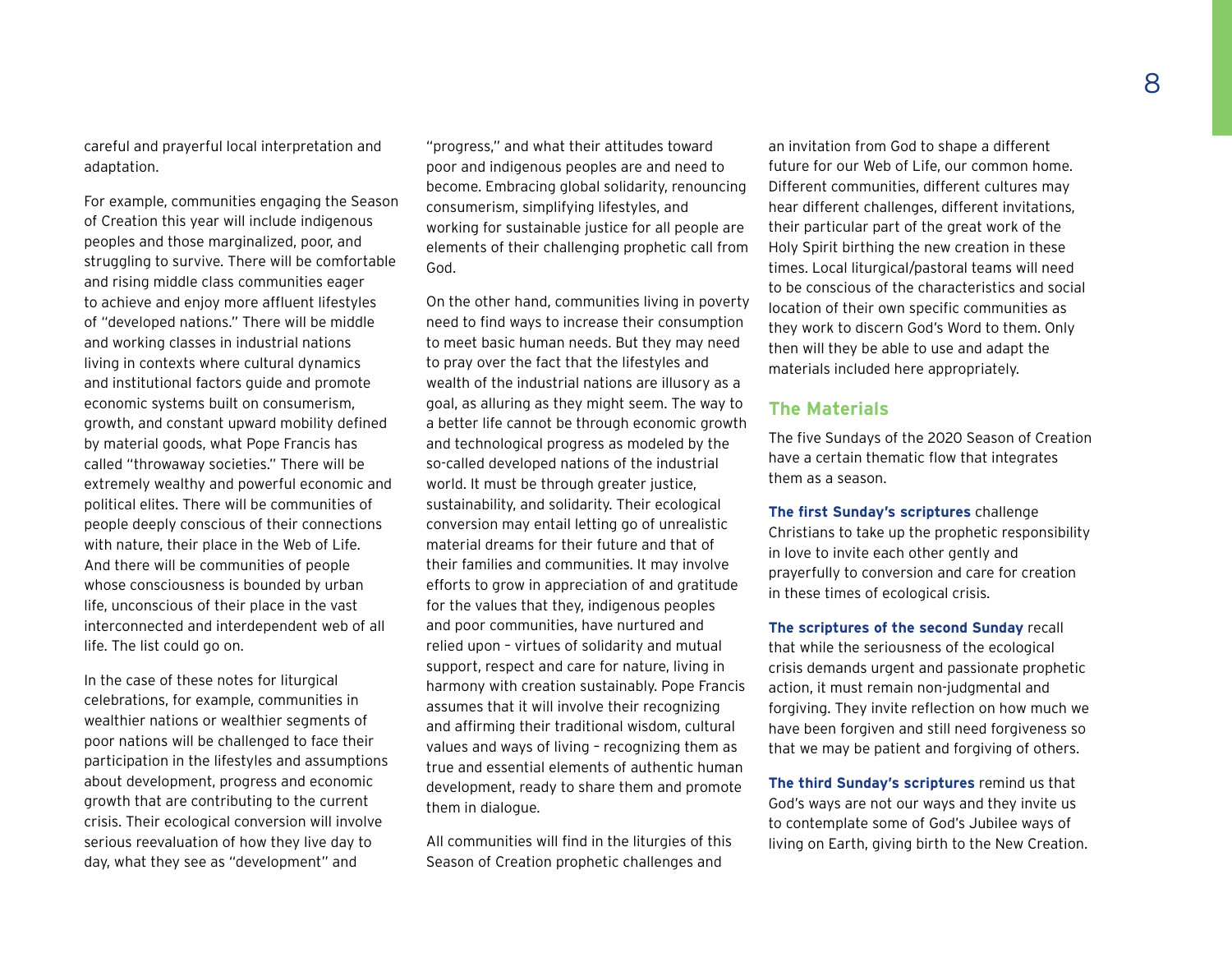**The fourth Sunday texts** put the focus squarely on personal responsibility for embracing the integral ecological conversion essential to healing Earth, caring for the Web of Life.

**The fifth Sunday continues** to invite us to prayer, petitions, and thanksgiving while issuing strong warnings to the leaders of faith communities and nations that they have been entrusted with care for Earth, are failing at it, and will be held responsible. It will be taken away from them and given to those who will produce its fruit.

So in simple, summary form, the message of the Season of Creation for 2020 is this:

- You must pass on the prophetic word given to you about care of Earth.
- Do it with a forgiving heart, as you have been forgiven.
- Pay attention to God's ways of living, Jubilee ways, in all dimensions of life.
- Each person is ultimately responsible for his or her own ecological conversion.
- If the human community and its leaders fail in this mission to care for Earth, it will be taken away from them. Pray for God's peace.

The materials for each of the liturgies of the Sundays of the 2020 Season of Creation that follow will include these elements:

• **Short Introductory Comments** setting the context and focusing on the messages of the scriptures as they relate to the Season of Creation's theme of Jubilee and focus on integral ecological conversion as essential

to Jubilee. These introductions could be published in a parish bulletin, read as they are or adapted for brief introductory comments at the beginning of a liturgy.

- **Suggestions for the penitential rite**. It should be noted that although the Roman Missal gives various optional formulations for the penitential rite, it also allows for "other invocations." The suggestions included in these materials help to focus the community's repentance on the issues addressed by the scriptural messages of the day.
- **Orations**. Alternative orations (the opening prayer, the prayer over the gifts, and the prayer after communion) are offered that reflect the themes of the Season of Creation and the scriptures for the given Sunday.
- **Points for reflection on the scriptures**. These points are not offered as an outline or text for a homily. Local contexts, cultures, and issues are too diverse to permit that kind of presentation. They are points for reflection drawn from the Sunday scriptures read against the background of the Season of Creation. They are meant to inspire or suggest issues for homilists to consider in their preparations or for anyone's personal reflection and prayer. The questions included can help homilists reflect on their own experience. In addition, they may in many cases be fruitfully posed to their congregations for their own prayerful consideration.
- **A few related petitions** suitable or adaptable for the General Intercessions.

• **Musical suggestions** related to the themes for each particular Sunday are offered for consideration by music planners and musicians.

Following the entries for the five Sundays of the Season of Creation, you will find two **[Solemn](#page-29-0)  [Blessings](#page-29-0)**, based upon prayers of Pope Francis for possible use at the end of Mass.

### **Musical Suggestions**

After each Sunday entry are suggestions for hymns and psalm settings that can be used during the new Season of Creation. Music planners may wish to have a "theme song" and some of the hymns suggested for entrance or dismissal would work beautifully for a theme throughout the season. There are also many musical and liturgical resources online; [hymnary.org](http://hymnary.org) is just one example. Many hymnals that have been recently published have exciting possibilities and new hymns. It is always useful to consider the community carefully, choosing songs to which they can relate, culturally, and socially, and teach new songs in a way that enhances learning. This list is definitely not exhaustive—there are still many possibilities! Creativity can be a large part of musical planning for the Season of Creation.

For hymns, text authors only are listed—in some cases the author is also the composer. Some hymns have more than one tune possibility, as well. At the end of all of the Sunday suggestions is a complete list of all songs used, with some additional possibilities.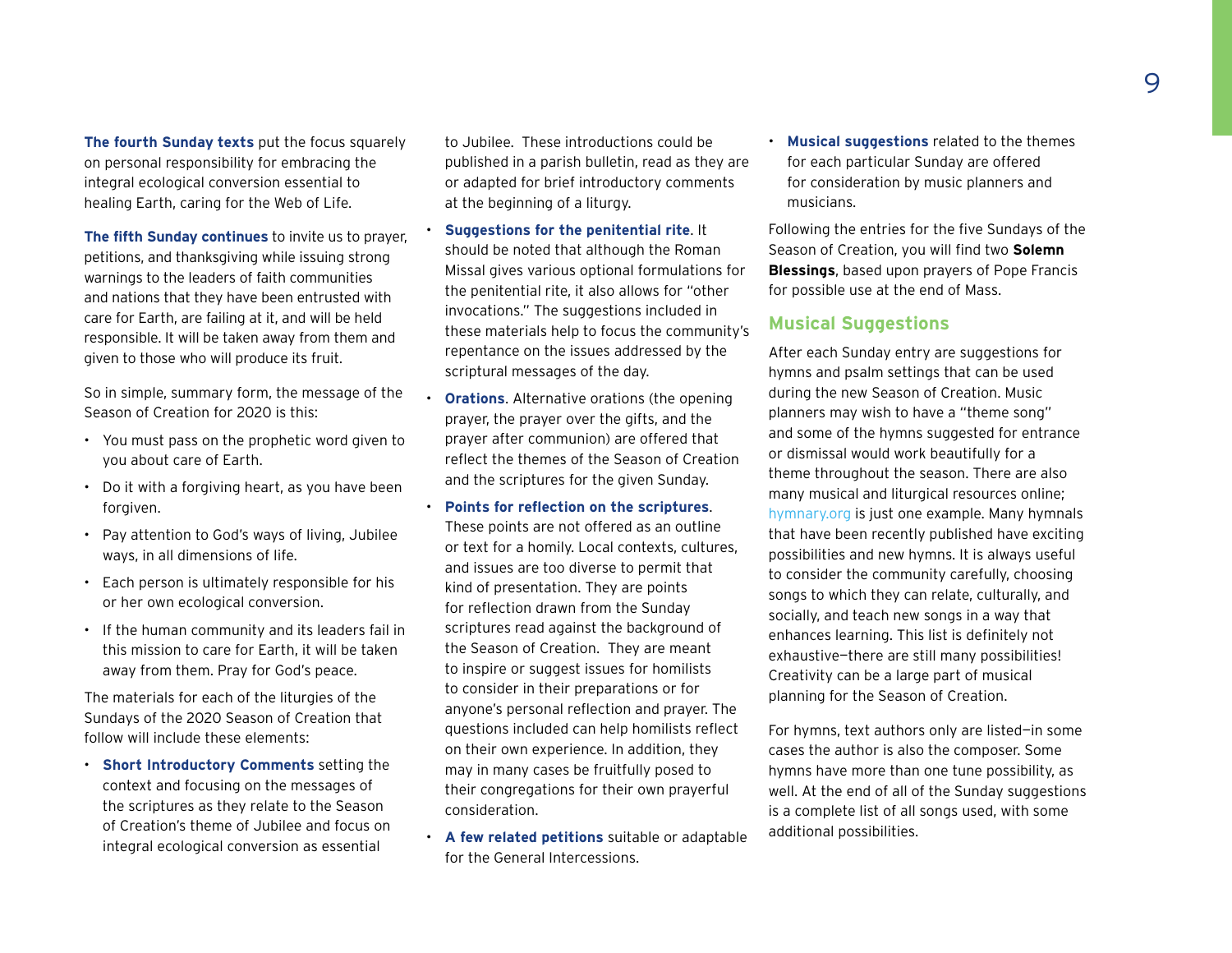### <span id="page-9-0"></span>First Sunday of the Season of Creation

September 6, 2020 | 23rd Sunday in Ordinary Time

### **SCRIPTURES** Ezekiel 33:7-9

Ps. 95:1-2, 6-9 Romans 13:8-10 Matthew 18:15-20

### **Introductory Comments**

The Season of Creation is a new Liturgical Season for the Catholic community globally as it joins the 30-year ecumenical/orthodox history of celebration under the leadership of Pope Francis and through the promotion of the Vatican Dicastery for Promoting Integral Human Development. It extends from September 1st, the World Day of Prayer for the Care of Creation, to October 4th, the feast of St. Francis of Assisi.

The Season focuses on God as Creator of the vast cosmic universe, God's revelation in Creation, and our calling to care for God's creation, protect its rich diversity and address the urgent, destructive crises threatening its health and future.

This year's theme is Jubilee for the Earth. Climate change, currently one of Earth's most pressing crises, is a result of the intersection of greed, inequality and destruction of God's Earth. Jubilee is a time to renounce overconsumption and economic systems based on constant economic growth at the cost of the Earth and those who are poor. Jubilee is a time when those who have consumed the most must care for those who have suffered the most. Jubilee is a time of rest for the land from constant exploitation, to restore ecosystems and people.

On this 1st Sunday of the Season of Creation, the scriptures call us to accept our prophetic responsibility in love to invite each other to conversion and care for creation in these times of ecological crisis.

### **Penitential Rite Suggestion**

*(It should be noted that although the Roman Missal gives various optional formulations for the penitential rite, it also allows for "other invocations." These are intended to help shape the community's repentance in accord with the scriptural message of the day.)*

Conscious of God's loving presence and great gifts to us in creation, let us enter into the quiet of our spirits, praying for prophetic courage, wisdom, and deeper love for God, for all people, and for creation which gives us life and sustains us. *[silent pause]*

Creator God, You have entrusted the human family with the richly diverse gifts of creation, asking us to receive them with gratitude and care for them wisely and well.

### **Creator Spirit of God, have mercy.**

Christ Jesus, You have entrusted us with a mission to warn those whose actions abuse and are destructive of Earth, its life, and its peoples, to invite them and ourselves to more loving, protective and life-giving ways. **Word of God, have mercy.**

Holy Spirit of God, You are at work in us and among us making us more conscious of the sacredness of all creation, raising up global movements in these times to care for Earth and each other.

#### **Wisdom of God, have mercy.**

May God, the Creator of all time and space and the vast Web of Life in which we live, have mercy on us, free us from our sins, and guide us into the fullness of divine Life.



10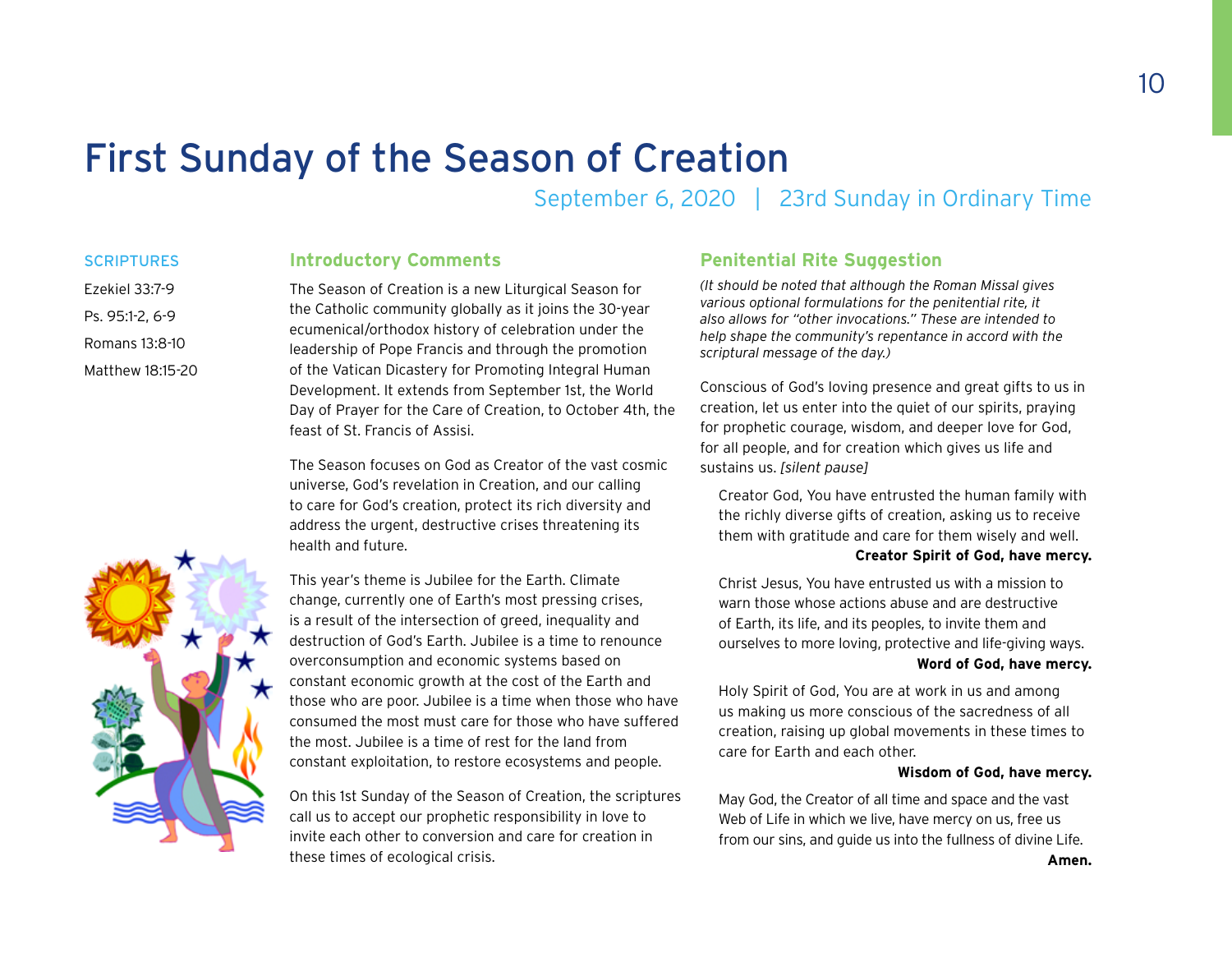### **Gloria**

### **Opening Prayer**

Our Loving God, in You justice and mercy meet. With unparalleled love and forgiveness, You have drawn us into the circle of your life. You send us to invite our sisters and brothers to turn from their sins into Your ways, ways of love and care for You, for each other, and for all creation. Open our eyes to the wonders Your creation sets before us that we may serve you free from fear and address You with grateful love. We ask this in the name of Jesus the Lord. **Amen**.

### **Points for Reflection on the Scriptures**

**In the first reading, Ezekiel** describes God's warning to himself and to us: we are responsible for each other. If we hear and fail to relay God's Word, God's call to conversion to those for whom it is intended, we will be held responsible and complicit in their sin and in the suffering and punishment it brings.

One of Pope Francis's central beliefs at the heart of Laudato si' is that everything and everyone is connected, interdependent. We are responsible for each other. God speaks to us and calls us to conversion in many ways. In the context of the Season of Creation, we need to listen to that Word of God in "the cry of the Earth and the cry of the poor." (L.S. 49)

The cry of the Earth, heard in increasingly powerful storms and fires, melting ice and rising sea levels, droughts and floods, pollution of air and water, loss of rich biodiversity and ecological degradation.

The cry of the poor, heard and seen in widespread hunger and malnutrition, in homelessness and ill health, exploitation and vast migration and refugee flows, violence and ecological destruction of the most marginal regions where the poor are so often forced to struggle for survival.

How do we, how can we educate and warn ourselves and each other about the ecological crises facing us and threatening life as we know it on the planet?

How do we, how can we understand and warn each other about our part, our responsibility for the destructive forces at work?

What is the conversion in ways of thinking, acting, and living together on Earth that God is calling us to? What are the changes in lifestyle and relationships with each other and with creation?

What individuals, groups, communities, parishes, institutions, movements will help me/us to grow in this mission?

To what individuals, groups, communities, parishes, institutions, movements am I called to speak out, educate, warn of God's prophetic Word in the cry of the poor and the cry of Earth?

**St. Paul's letter to the Romans** puts this prophetic education and invitation to care for creation in their deepest context: they are expressions of the great commandments that sum everything up: Love God. Love your neighbor.

All is interdependent, all is interconnected. We cannot say we love God if we do not love our neighbor. We cannot say we love our neighbor if we do not care for the air, the water, the land, the ecological systems, the intricate Web of Life upon which our neighbors and we depend for life itself.

Nor can we say we love God if we do not care for God's gift of creation in all its wonders and richness.

How can we, how do we express this prophetic love in our families? In our parishes and dioceses? In our religious communities? In our schools and universities? In our hospitals and health care centers? In our businesses and farms?

**In the gospel, Jesus** lays out a way to convey the urgent prophetic warnings in this time of ecological crisis, an approach that shows respect for those who need to hear these truths and invites conversion gently but persistently.

At the same time, the approach is realistic: there will be those who will not listen. The prophetic word around these issues is far too important and urgent to get bogged down in endless arguments with those who, in the words of the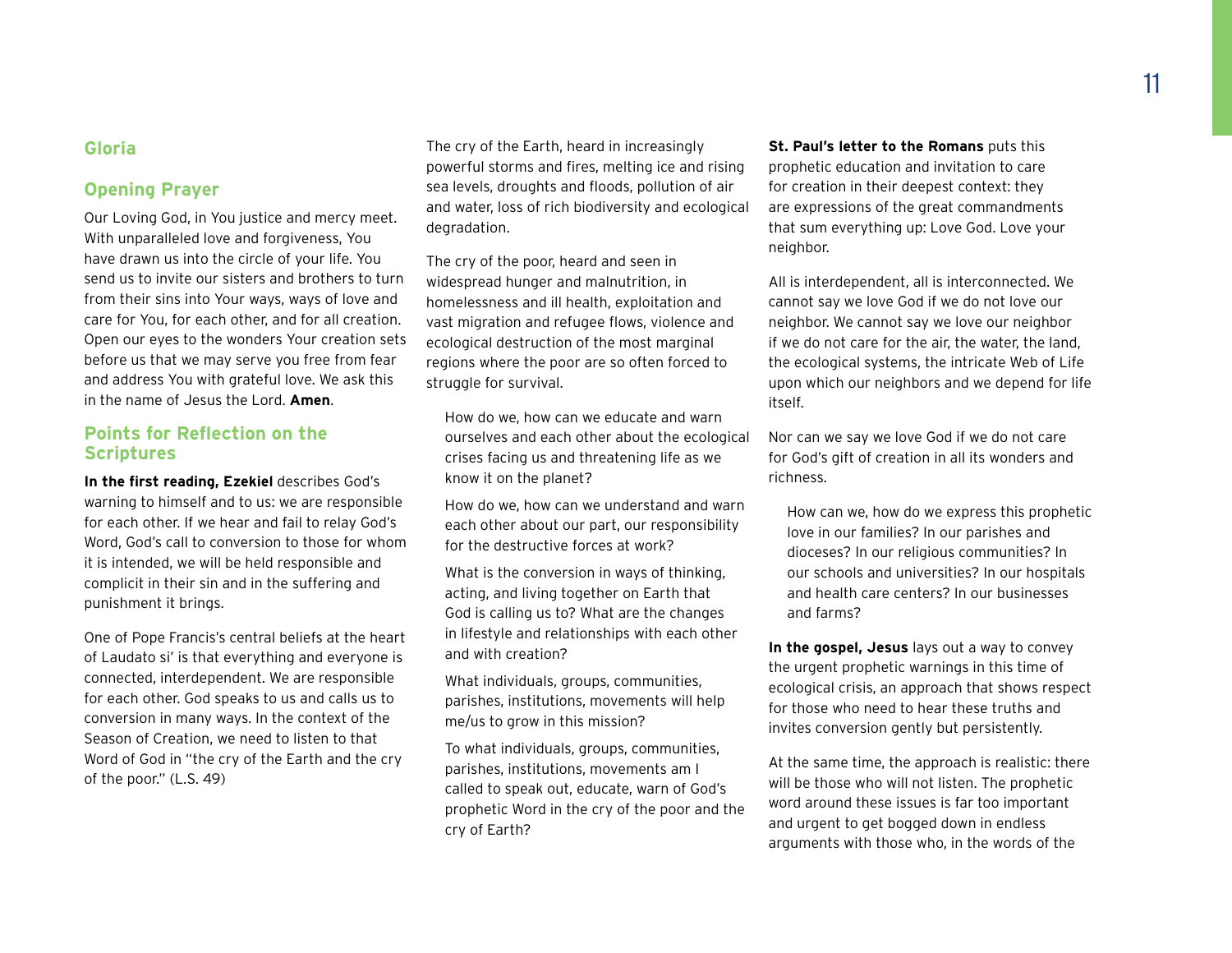psalm, have hardened their hearts. Move on to where the work of conversion and the growth of the New Creation can find fertile ground and produce a hundredfold.

Christ calls us together too in prayer, promising to be with us, promising us that our prayer will be heard. Let our prayer deepen our awe and reverence before God revealed powerfully in creation.

### **General Intercessions Petitions**

That we may grow in consciousness of the great gift of creation and all of its elements, we pray….

That we may deepen our gratitude for nature's rich Web of Life within which we live and may grow in openness to wiser and more just ways of caring for it and sharing it, we pray….

That we may take up our prophetic responsibility in this time of crisis to speak God's Truth to each other and to call each other into conversion and to ways of living within creation wisely, sustainably, justly, and reverently we pray….

### **Prayer over the Gifts**

God of peace and love, may our offering of ourselves, our energies, and our prayers in these gifts bring You true worship and make us one with You in bringing to birth Your New Creation. Grant this through Christ the Lord. **Amen**.

### **Prayer after Communion**

Our loving God, at the table of Your word and sacrament, You nourish Your faithful and give us life. Grant that through these gifts of Your Son, we may advance in holiness, in love of our neighbor, and in reverence and care for Your creation. May we look forward with joy to sharing his life forever. We ask this through Jesus Christ our Lord. **Amen**.

### **Final Blessing**

Following the entries for the five Sundays of the Season of Creation, you will find two **Solemn Blessings**, based upon prayers of Pope Francis for possible use at the end of Mass.

*All is interdependent, all is interconnected. We cannot say we love God if we do not love our neighbor. We cannot say we love our neighbor if we do not care for the air, the water, the land, the ecological systems, the intricate Web of Life upon which our neighbors and we depend for life itself.*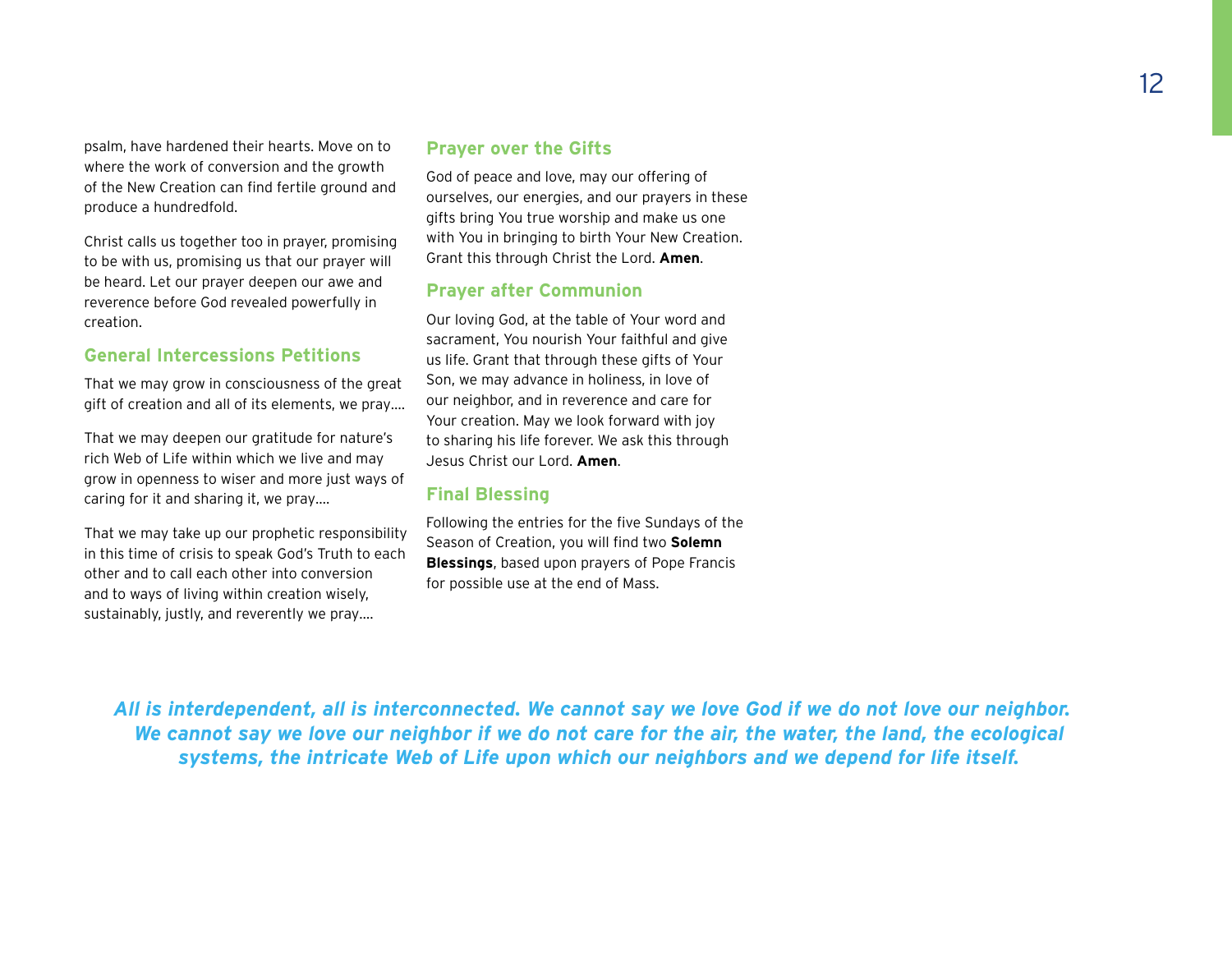### First Sunday – Musical Selections

September 6, 2020 | 23rd Sunday in Ordinary Time

### **Hymns**

### **E – Entrance | O – Offertory | C – Communion | D – Dismissal**  E,D Stewards of Earth Omer Westendorf, © 1984 World Library Publications (WLP)

- E,D Touch the Earth Lightly Shirley Erena Murray, ©1992 Hope Publishing Company.
- E,D God, Who Stretched the Spangled Heavens Catherine Cameron, ©1967 Hope Pub. Co.
- O,C Where Charity and Love Prevail Paul Benoit, ©1960 WLP
- O,C Love One Another Feargal King ©2000, WLP
- O,C Many and Great Dakota hymn, para. Philip Frazier
- C Life-giving Bread, Saving Cup James Chepponis ©1087 GIA
- D Here I Am, Lord Daniel L. Schutte ©1981, Oregon Catholic Press (OCP)
- D Christ Has No Body Now But Yours St. Theresa of Ávila, adapt. Warner ©2003 WLP

### **Psalm Settings**

If Today You Hear: Psalm 95 Lorenzo Florián ©2006, WLP

If Today You Hear the Voice of God: Psalm 95 Ed Bolduc ©1998, WLP

If Today You Hear God's Voice: Psalm 95 Jeffery Honoré ©1996, WLP

Listen! Listen! Open Your Hearts! ©2005 The Collegeville Composers Group, Liturgical Press

Psalm 95: If Today You Hear His Voice Michael Guimont, ©1995 GIA Publications, Inc.

Psalm 95: If Today You Hear His Voice Roy James Stewart ©1993 GIA Publications, Inc.

Psalm 95: If Today You Hear God's Voice ©2000 Bernadette Farrell, published by OCP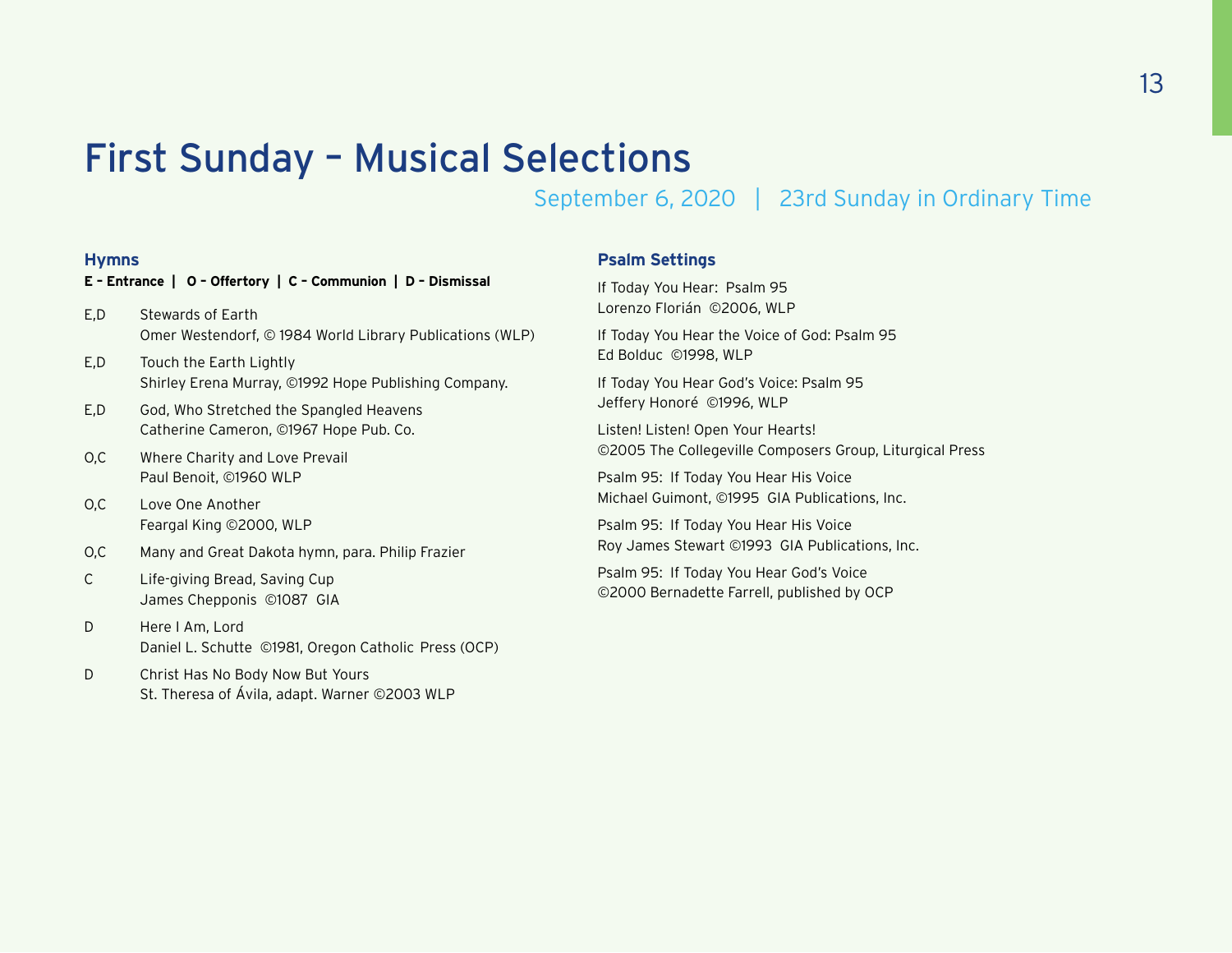### <span id="page-13-0"></span>Second Sunday of the Season of Creation

September 13, 2020 | 24th Sunday in Ordinary Time

### **SCRIPTURES**

Sirach 27:30-28:9 Ps. 103:1-4, 9-12 Romans 14:7-9 Matthew 18:21-35

### **Introductory Comments**

On the 1st Sunday of the Season of Creation, the scriptures called us to accept our prophetic responsibility in love to invite each other to conversion and care for creation in these times of ecological crisis.

The readings today remind us not to let our prophetic call to others turn into anger or vengeance against them. If we do not forgive each other, we cannot expect God to forgive us.

We are invited to reflect with gratitude on all the failings, sins, and abuse of creation that God has forgiven us and is now calling us to confront, heal and transform.

The call to be prophetic, yet patient, non-judgmental and forgiving with each other if we hope God to forgive us extends to all the dimensions of the "integral ecological conversion" which Pope Francis identifies as the prophetic word of God to our world at this time: the interconnected environmental, economic, and social dimensions.

### **Penitential Rite Suggestion**

Conscious of God's mercy, patience, kindness and compassion in our lives, let us enter into the quiet of our spirits … asking for forgiveness … and for a forgiving spirit with each other. *[silent pause]*

Creator God, You have entrusted the human family with the richly diverse gifts of creation, asking us to receive them with gratitude, share them generously, and care

for them wisely and well. Too often we abuse Your gifts and Your trust.

### **Creator Spirit of God, have mercy.**

Christ Jesus, You came to show us God's loving forgiveness and You have taught us to forgive each other as we long to be forgiven.

#### **Word of God, have mercy.**

Holy Spirit of God, You are at work in us and among us making us more conscious of the sacredness of all creation, raising up global movements in these times to care for Earth and for each other.

#### **Wisdom of God, have mercy.**

May God, the Creator of all time and space and the vast Web of Life in which we live, have mercy on us, free us from our sins, and guide us into the fullness of divine Life.

**Amen.**

### **Gloria**

### **Opening Prayer**

Our loving God most high, human ignorance and sin have brought great destruction upon Earth, Your awe-inspiring and gracious gift with its vast web of life.

You are slow to anger and rich in compassion. Keep alive in us the memory of Your mercy, that our angers may be calmed and our resentments dispelled. May we discover the forgiveness promised to those who forgive and become a people rich in mercy. May Your Holy Spirit continue to

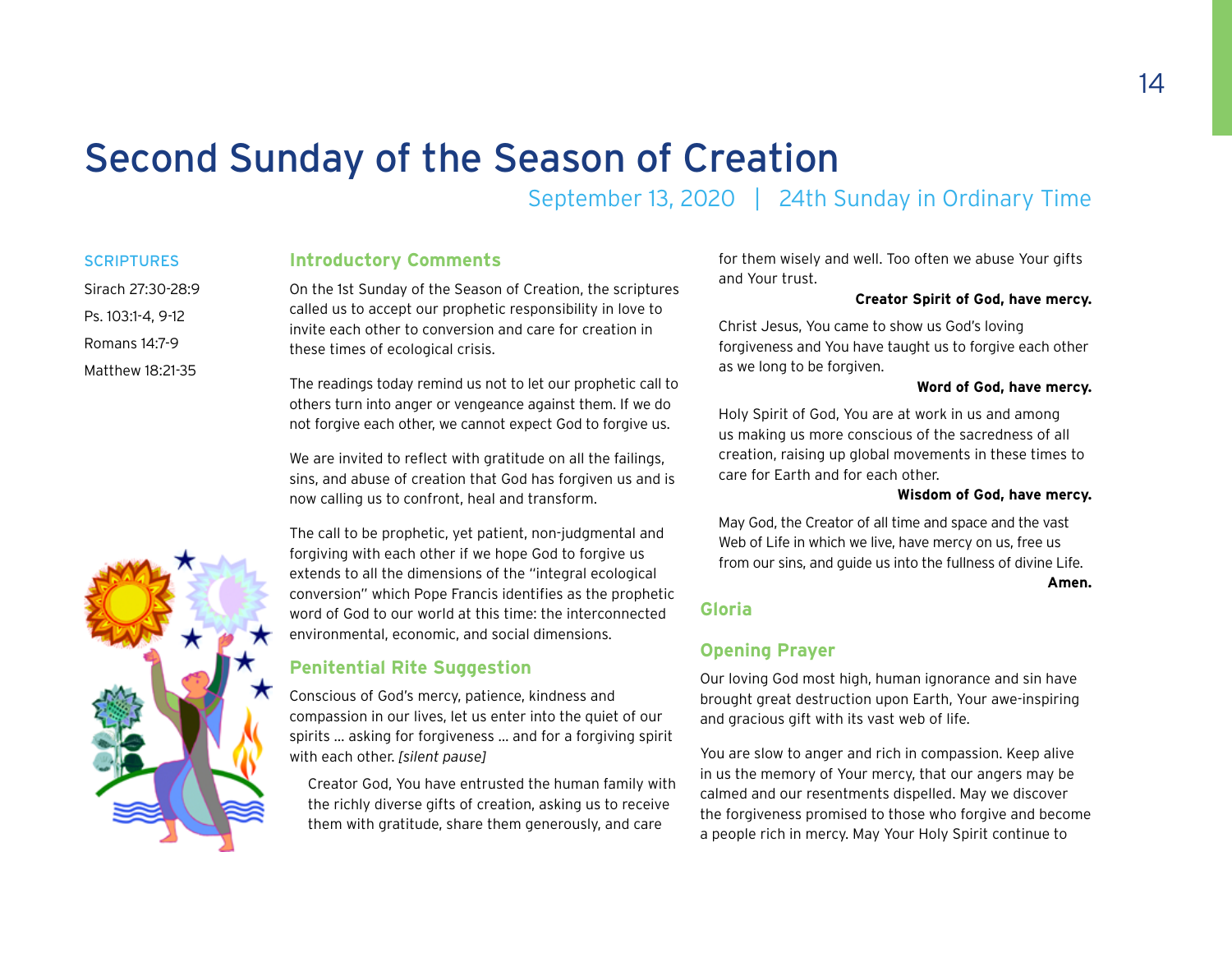draw us together into one human family working together with urgency and hope to heal and renew our common home.

We ask this through our Lord Jesus Christ, your Son, who lives and reigns with you in the unity of the Holy Spirit, one God for ever and ever. **Amen.**

### **Points for Reflection on the Scriptures**

### **Reading from the Book of Sirach.** The

mission of relaying God's call to "integral ecological conversion" in these times can lead to frustration and anger when people refuse to listen, deny the truth and evidence, resist acting, and even actively oppose the work of caring for and healing Earth and all its Web of Life.

When crises are as urgent and destructive as the ecological/climate crises today, it is hard to be patient and gentle with those causing them who do not see the truth and the need or are not willing to change. When we watch families starve, the Amazon burn, floods ravage, arctic regions melt, and crucial waters evaporate in rising heat, anger about the thoughtlessness and destruction seems just and called for. When people we love suffer from the changing climate, the desire to strike out against those responsible rises quickly. The human costs: to those alive now and to future generations can be devastating. Earth is even now going through the Sixth Great Extinction with costs to all life that are massive.

Still, Sirach warns that clinging to anger and vengeance will bring God's anger and vengeance upon us. We must forgive others' injustice if we hope to have God forgive our own.

Legitimate righteous anger, on the other hand, can provide energy and courage to speak out and work for change, but this kind of anger seeks conversion and reconciliation, not vengeance or destruction. It does not become bitter.

**Psalm 103** celebrates God's forgiveness, mercy, patience, and compassion for us. As we pray this psalm in the context of the Season of Creation, the Spirit is working with us to deepen our felt gratitude for God's mercy and forgiveness for the abuse of the gifts of creation. The Spirit longs to heal us and redeem our lives from the destruction threatening us all.

How have we experienced God's patience and forgiveness for the ways we receive, live in, and treat God's gifts of Earth, of creation? As a community? As individuals?

#### **This passage from Paul's letter to the**

**Romans**, in its fuller context, serves to encourage Christians not to judge one another. Each one lives or dies for Christ and "each of us shall give an account to God." [Romans: 14:12]

**Matthew's gospel** answers two questions: How often must we forgive someone who seeks forgiveness? And what will happen if we don't forgive each other?

Jesus could not be clearer: We must forgive not 7 times but 77 times – a metaphor in his time and culture for a number without limit. Every time they ask forgiveness sincerely, we must give it from our hearts. If we do not forgive each other when we have been forgiven so much by God, we will lose God's forgiveness.

To recognize how precious God's forgiveness for the misuse of the gifts of creation is, we need to be conscious of how precious and sacred those gifts are.

How has God patiently increased our awareness of the preciousness of the gifts of creation?

What do we most appreciate, enjoy and rely on in nature? How can we come to recognize it more as a gift from God?

How can we contemplate God present in those gifts? How can we grow in discerning God's Self-gift in and through them?

As we have grown in consciousness of God's gifts in creation and of our destructive use and abuse of them, we have experienced God's patience, mercy, and call to conversion in our lives – what Pope Francis has called an integral ecological conversion.

How have we been forgiven in our individual journeys thus far? In our community life? For what are we in still need of forgiveness now?

How can we expand our consciousness of the ways we continue to live unconscious of or unconcerned about waste, pollution, a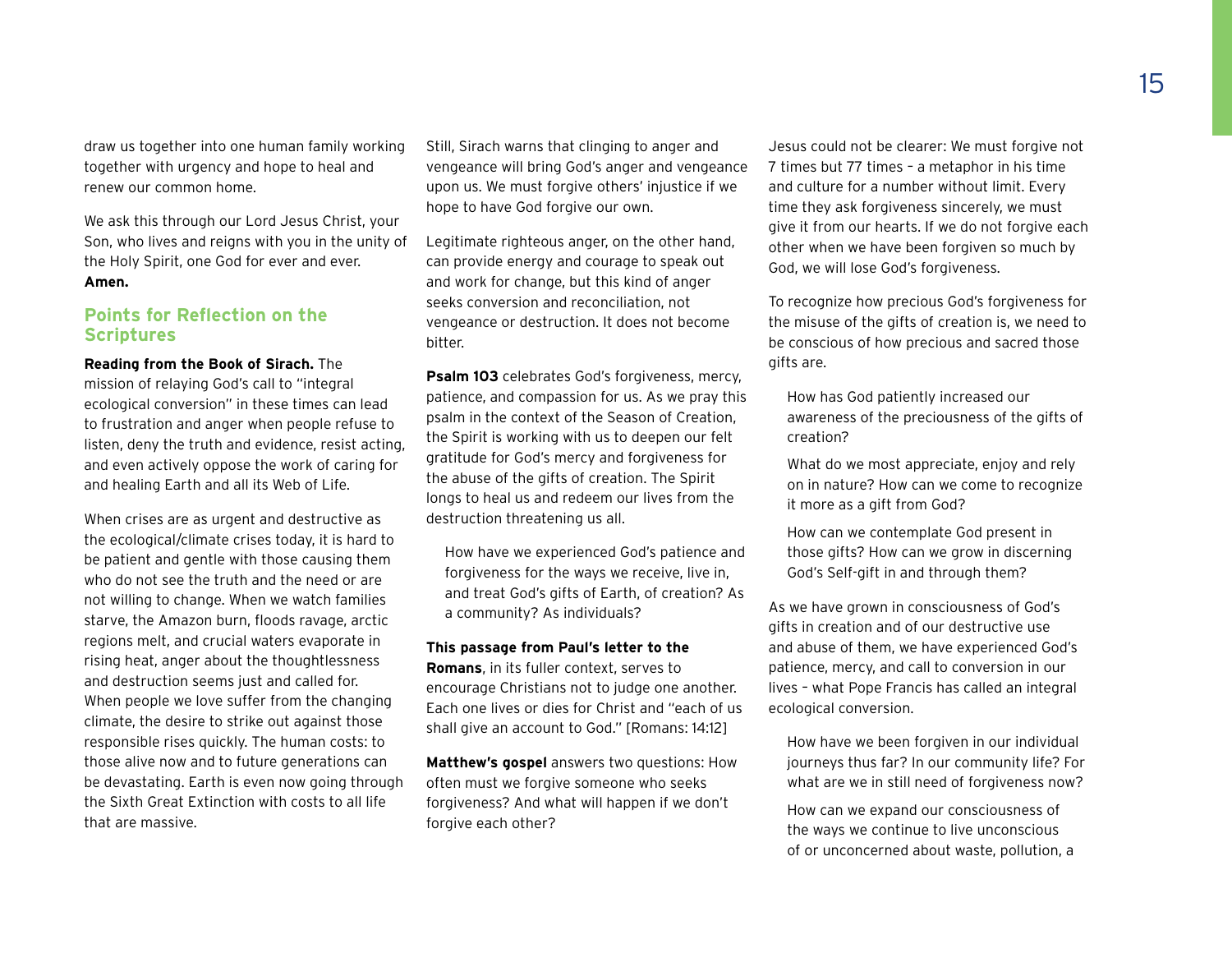"throw away culture," overuse of resources, inequality and poverty?

Acknowledging our sins, failures, slowness to change and asking forgiveness, we need to contemplate and give profound thanks to God for this patience, gentleness in forgiving us, teaching us, drawing us to work for the New Creation.

How can we express and live out our gratitude for God's patient forgiveness to us personally? As a community?

How can we work at deepening and nurturing that gratitude of spirit? What type of liturgies, prayers, actions together can nurture this spiritual growth?

How can that gratitude call forth in us patience and forgiveness for those "behind us" in this journey? For those resisting or denying the cry of the poor and the cry of the Earth?

### **General Intercessions Petitions**

That we may grow in consciousness of the great gift of creation and all of its elements, we pray….

That we may deepen our gratitude for nature's rich Web of Life within which we live and may grow in openness to wiser and more just ways of caring for it and sharing it, we pray….

That we may take up our prophetic responsibility in this time of crisis to speak God's Truth to each other and to call each other into ways of living within creation wisely, sustainably, justly, and reverently we pray….

For forgiveness for our own part in the sins against creation and for patience in forgiving others, we pray….

### **Prayer over the Gifts**

Our loving God, be attentive to our prayers and receive with favor these gifts of our energies

and service. May what each of us has offered to the glory of your name advance the healing and salvation of us all and of the Earth our home. We make our prayer through Jesus Christ our Lord. **Amen**.

### **Prayer after Communion**

Our Loving God, may the eucharist You have given us nourish us and guide our thoughts and actions. May Your Holy Spirit direct us in Your ways in bringing to birth Your new creation. We ask this in the name of Jesus the Lord. **Amen**.

### **Final Blessing**

Following the entries for the five Sundays of the Season of Creation, you will find two **Solemn Blessings**, based upon prayers of Pope Francis for possible use at the end of Mass.

*Legitimate righteous anger ... can provide energy and courage to speak out and work for change, but this kind of anger seeks conversion and reconciliation, not vengeance or destruction. It does not become bitter.*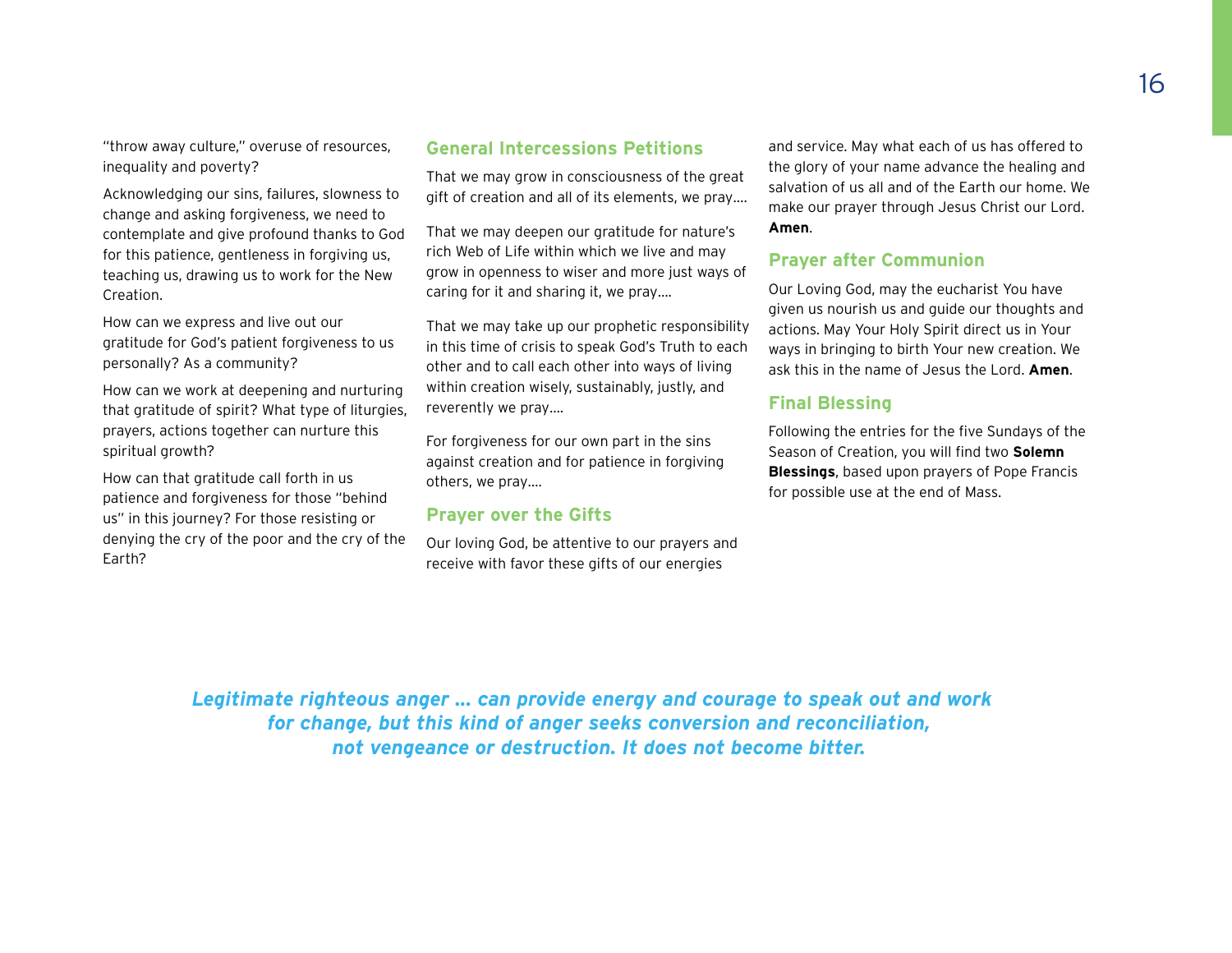### Second Sunday – Musical Selections

September 13, 2020 | 24th Sunday in Ordinary Time

### **Hymns**

### **E – Entrance | O – Offertory | C – Communion | D – Dismissal**

- E,O,D For the Healing of the Nations Fred Kaan ©1968 Hope Publishing Co.
- E,O,D This Is My Song Lloyd Stone, Georgia Harkness ©1964 Lorenz Publishing Co.
- E,O,D Abundant Life Ruth Duck ©1992 GIA
- E,O,D Creating God, Your Fingers Trace Jeffery Rowthorn ©1979 Hymn Society of America
- E,O,D Prayer of Saint Francis St. Francis of Assisi, adapt. Sebastian Temple, ©1967 OCP
- O,D Forgive Our Sins, as We Forgive Rosamund E. Herklots ©1969 Oxford University Press
- O When We Are Living /Pues Si Vivimos Roberto Escamilla ©1989 United Methodist Pub. House
- C Gift of Finest Wheat Omer Westendorf ©1977 Archdiocese of Philadelphia, ILP
- C Bread to Share Marty Haugen, ©1995 GIA
- C Pan de Vida © 1988 Bob Hurd and Pia Moriarty, published by OCP

### **Psalm Settings**

Psalm 103: The Lord Is Kind and Merciful Marty Haugen, ©1983 GIA

Psalm 103: The Lord Is Kind and Merciful Michel Guimont, ©1998 GIA

Psalm 103: The Lord Is Kind and Merciful Charles Thatcher, ©2001 WLP

Psalm 103: The Lord is kind and merciful Paul Tate, ©2013 GIA

Psalm 103: The Lord Is Kind and Merciful ©1995, 2007 Howard Hughes pub. By OCP

Psalm 103: The Lord Is Kind and Merciful ©1997 Ricky Manalo, Pub. By OCP

Merciful and Tender: Psalm 103 ©2005 Collegeville Composers Grp., pub. by Liturgical Press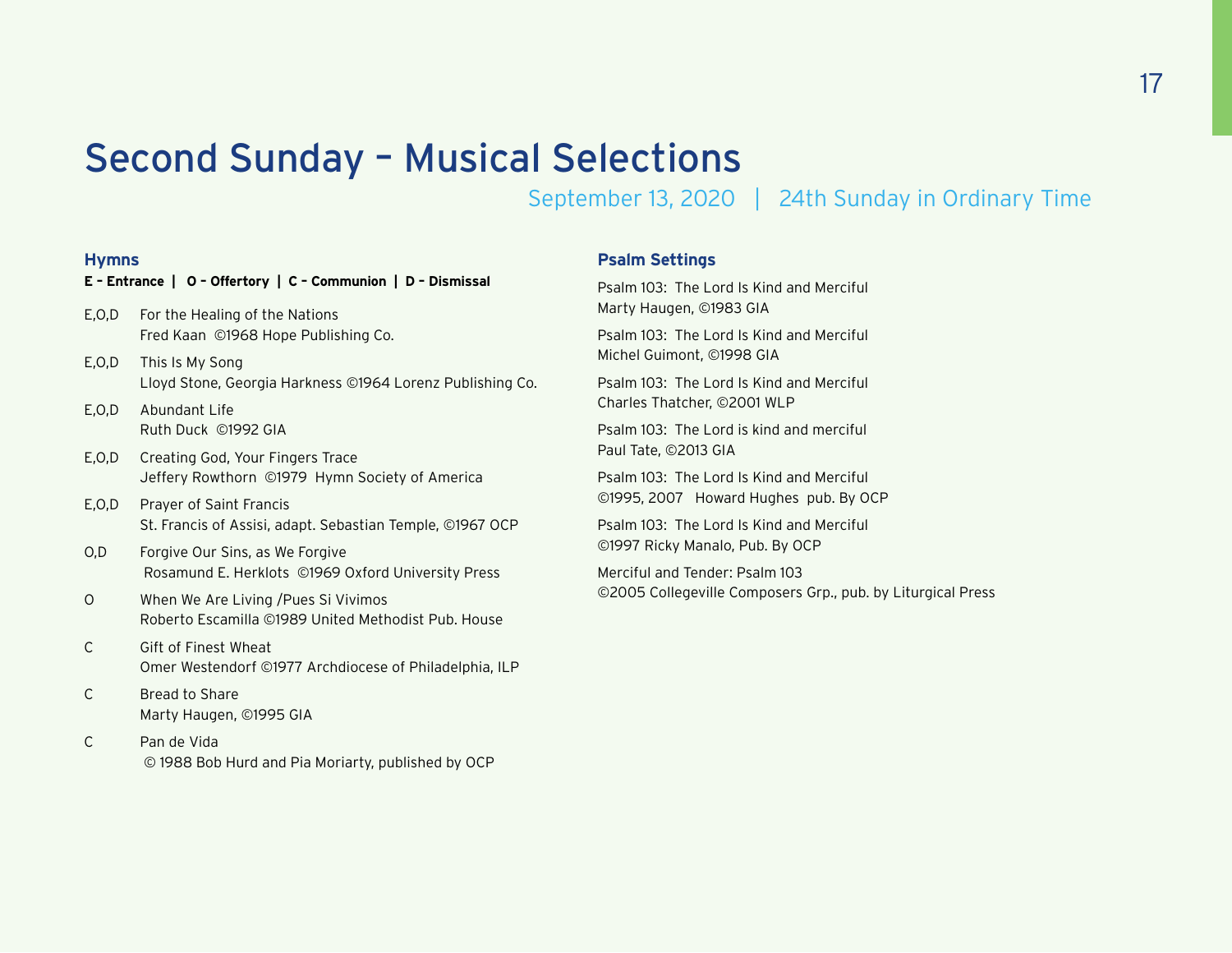### <span id="page-17-0"></span>Third Sunday of the Season of Creation

September 20, 2020 | 25th Sunday in Ordinary Time

### **SCRIPTURES**

### **Introductory Comments**

Isaiah 55:6-9 Ps. 145:2-3, 8-9, 17-18 Philippians 1:20c-24, 27a Matthew 20:1-16a

Today we will hear from Isaiah God's message: "As high as the heavens are above the Earth, so high are my ways above your ways and my thoughts above your thoughts."

In this Season of Creation, we are being called to recognize the global climate emergency in which we are living. The planet is warming dangerously because of our use of fossil fuels and our systems of production and consumption. The ways our economies function and the values they serve are depleting and wasting Earth's resources, creating great inequalities, suffering and injustice, and exceeding Earth's regenerative capacity. Earth is crying out, the poor are crying out, the existence and wellbeing of future generations is threatened.

Climate experts continue to warn of devastating, severe and destructive changes to all dimensions of life within a decade unless the global community makes dramatic changes urgently.

In this Season of Creation, we are being called to take up our prophetic responsibility in love to spread the word and to transform the ways we are living upon Earth. We must acknowledge our failures to care for creation and embrace God's ways.

### **Penitential Rite Suggestion**

Conscious of God's mercy, patience, compassion, and call, let us enter into the quiet of our spirits… asking for forgiveness, protection from the crises of this time, and the grace to see and understand God's ways for us in these times, in this context… *[silent pause]*

Creator God, our ways of living on Earth as a human family woven into the vast, complex web of life have not been Your ways and now are threatening all life as we know it with suffering and destruction.

### **Creator Spirit of God, have mercy.**

Christ Jesus, Your teaching is calling us to imagine a more just way of working and living, one that provides justice to all and generosity to those most in need.

#### **Word of God, have mercy.**

Holy Spirit of God, You are at work in us, among us, and through us, teaching us Your ways and preparing a time of sacred Jubilee in response to the cry of the Earth and the cry of the poor.

#### **Wisdom of God, have mercy.**

May God, the Creator of time, space and the vast Web of Life in which we live, have mercy on us, free us from our sins, and guide us into the fullness of divine Life.

**Amen.**

### **Gloria**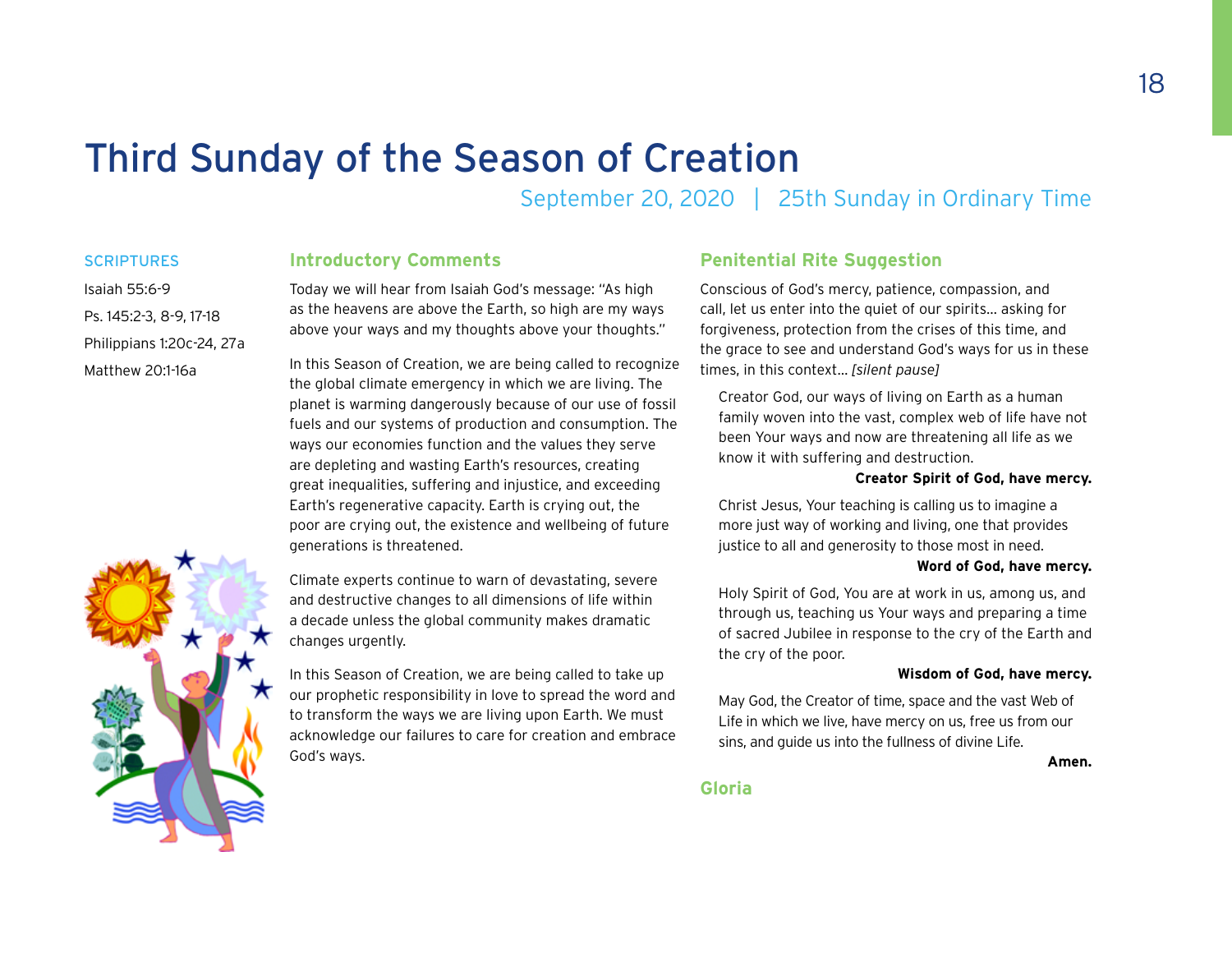### **Opening Prayer**

Our loving God most high, Your ways are not our ways, for Your kindness and love are lavished equally upon all and guide all creation. Teach us to welcome Your mercy toward others even as we hope to receive Your mercy ourselves. Teach us to love and care for all creation, Your gift to us all, wisely and well. We ask this through our Lord Jesus Christ, your Son, who lives and reigns with you in the unity of the Holy Spirit, one God for ever and ever. **Amen.**

### **Points for Reflection on the Scriptures**

**Reading from the Book of the Prophet Isaiah**. God is near to all who call upon God.

We are invited to enter into contemplative reverence in the midst of creation before the greatness of God, the source of Earth and all the universe. Love of God's creation in all its beauty, intricacy, and lavish goodness can spark love in our hearts and guide us in caring for creation as it needs to be cared for.

In what ways can we grow in consciousness of God's gifts and presence in creation?

How can we grow in an ecological spirituality, discover and deepen our sense of wonder, praise, joy and gratitude before God in creation?

How might we develop and promote creationcentered liturgical celebrations? Retreats? Education programs?

Do we call upon God for forgiveness? For wisdom in living more sustainably, more justly, and more generously upon Earth? In what ways do we and our communities contribute to the current ecological crises? To overcoming them and bringing healing and new life to the communities of Creation?

Isaiah's urgent call to seek God while God is near and can be found resonates deeply with the warnings of climate experts for these times: that "only with rapid and far-reaching transitions in the world economy on a scale and at a rate without historical precedent" can humanity avoid the tipping points that will bring great devastation to life around Earth.

Do we understand and feel the sense of urgency? Do we see and experience the dangers? What study and other ways of growing in understanding do we need to undertake?

How do we contribute to the dangers and the suffering, the cry of the Earth?

How can we and our communities reconcile ourselves with God, with each other, and with creation through concrete repentance, conversion and urgent action?

In our lifestyles? Through social outreach, social media? By studying the needs of our localities, regions, ecosystems? Through joining peoples' campaigns and social movements locally and globally? Through political advocacy locally, nationally, globally?

In our families? In businesses and organizations? In our schools, educational institutions and faith communities? In our financial activities and organizations? In our health care systems?

### **The parable of the Landowner and the**

**Workers**. God's ways are not our ways. The parable in the gospel in which the owner of the vineyard gives a full day's wage to all, regardless of how long they worked often stirs complaints about fairness.

But those who worked the longest, the whole day, received what they had agreed was a just wage.

The wages of day laborers are often all that their family has to survive on for a given day; and so the generosity of the vineyard owner served to meet the people's basic daily needs.

This parable shows us a compensation system based on the agreed-upon value of certain work and care to meet the basic needs of all workers. It is not based upon comparative, competitive, unlimited accumulation.

God's ways challenge us. A central belief of the Catholic Social Tradition confesses that the Earth is God's and everything in it. Creation is a gift of God to all people and living creatures, a gift to provide for the needs of all for survival, growth, and flourishing.

The right to private property is not absolute. To accumulate and cling to more and more than one needs while others live in desperate poverty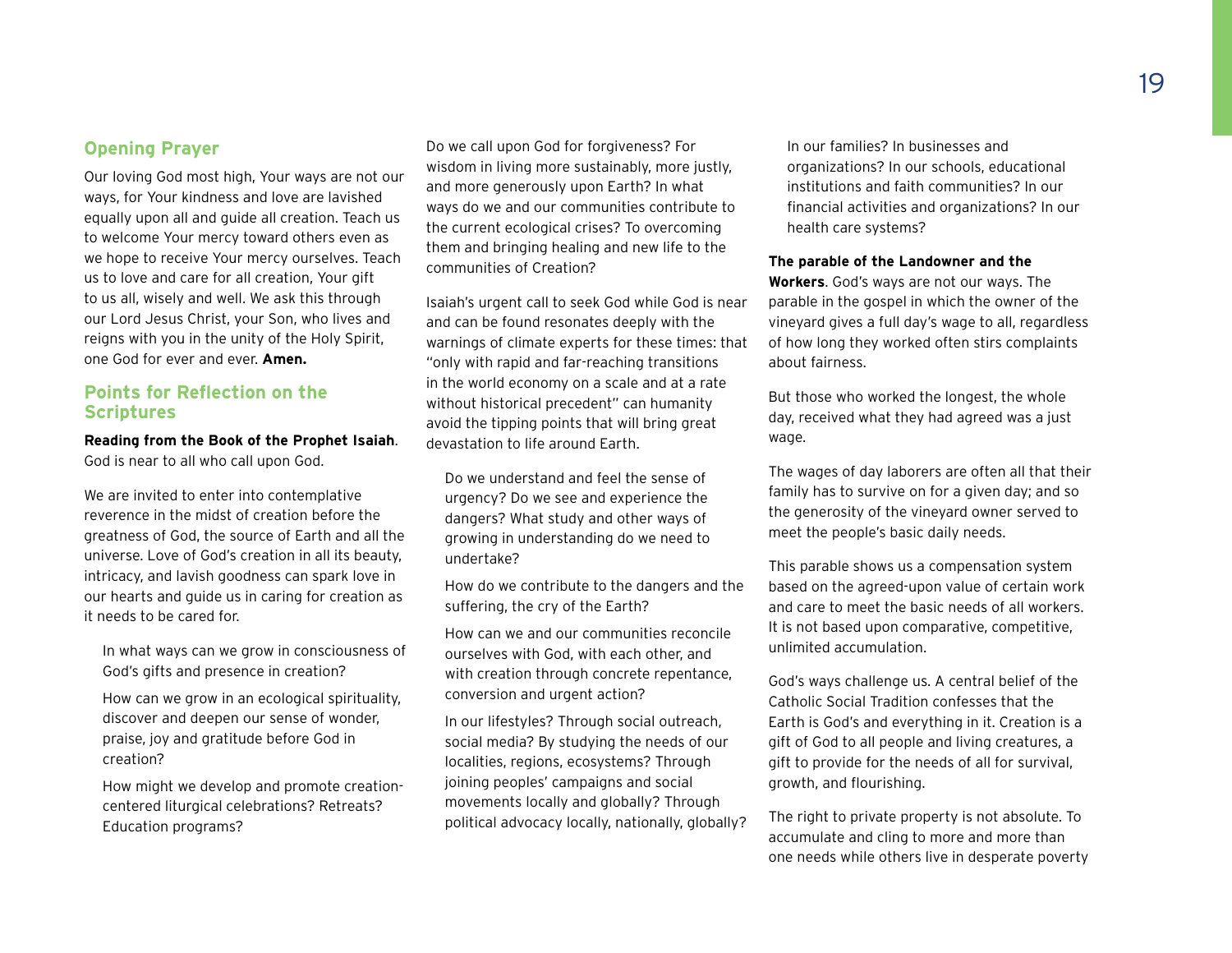is a serious sin against creation and the Creator. It is the situation of human life on Earth today: a grave pattern of injustice that undermines peace and survival planet-wide.

Climate change today is a result of the coming together of economic and social systems driven by greed and accumulation, governed to protect inequality, and built upon domination and destruction of Earth.

The biblical vision of Jubilee was chosen as the theme for this year's celebration of the Season of Creation because, in the words of the international ecumenical steering committee, "Jubilee is a time to renounce overconsumption and economic systems based on constant economic growth at the cost of the Earth and those who are poor."

"Jubilee is a time of rest for the land from constant exploitation, to restore ecosystems and people."

"The theme of Jubilee affirms the need for equality, justice and sustainability, and a transition of sustainable economies."

How can we and our communities embrace God's ways of Jubilee here, now? How can we do more to heal our relationships with God, with people, with Earth in ways that respond with love and care to the cry of the poor and the cry of Earth?

In our lifestyles? Through social outreach, social media? By studying the needs of our localities, regions, ecosystems? Through

joining peoples' campaigns and social movements locally and globally? Through political advocacy locally, nationally, globally?

In our families? In businesses and organizations? In our schools, educational institutions and faith communities? In our financial activities and organizations? In our health care systems?

### **General Intercessions Petitions**

That we may grow in consciousness, awe, and praise of the mystery of God in creation and of the great gift of creation and all of its elements, we pray….

That we may deepen our gratitude for nature's rich Web of Life within which we live and may grow in openness to wiser and more just ways of caring for it and sharing it, we pray….

That we may take up our prophetic responsibility in this time of crisis to speak God's Truth to each other and to call each other into ways of living within creation wisely, sustainably, justly, and reverently we pray….

For a deep sense of urgency in responding to the cry of the Earth and the cry of the poor, we pray….

That the nations of the world will find ways together to rebuild from the Covid-19 pandemic and economic declines in accord with God's ways, God's vision of economic, social and ecological justice, we pray…

### **Prayer over the Gifts**

Loving and gracious God, all that we have are gifts from You. Receive these gifts of bread and wine, our energies, our hopes, and our commitments to return our love to You through our care for and sharing of creation with grateful and generous hearts. Grant this in the name of Jesus the Lord. **Amen**.

### **Prayer after Communion**

Our loving God, You have nourished us with this sacrament. Support us with Your unfailing help that we may embrace Your ways caring wisely and generously for the human family and the family of creation. Grant this through Christ, the Lord. **Amen**.

### **Final Blessing**

Following the entries for the five Sundays of the Season of Creation, you will find two **Solemn Blessings**, based upon prayers of Pope Francis for possible use at the end of Mass.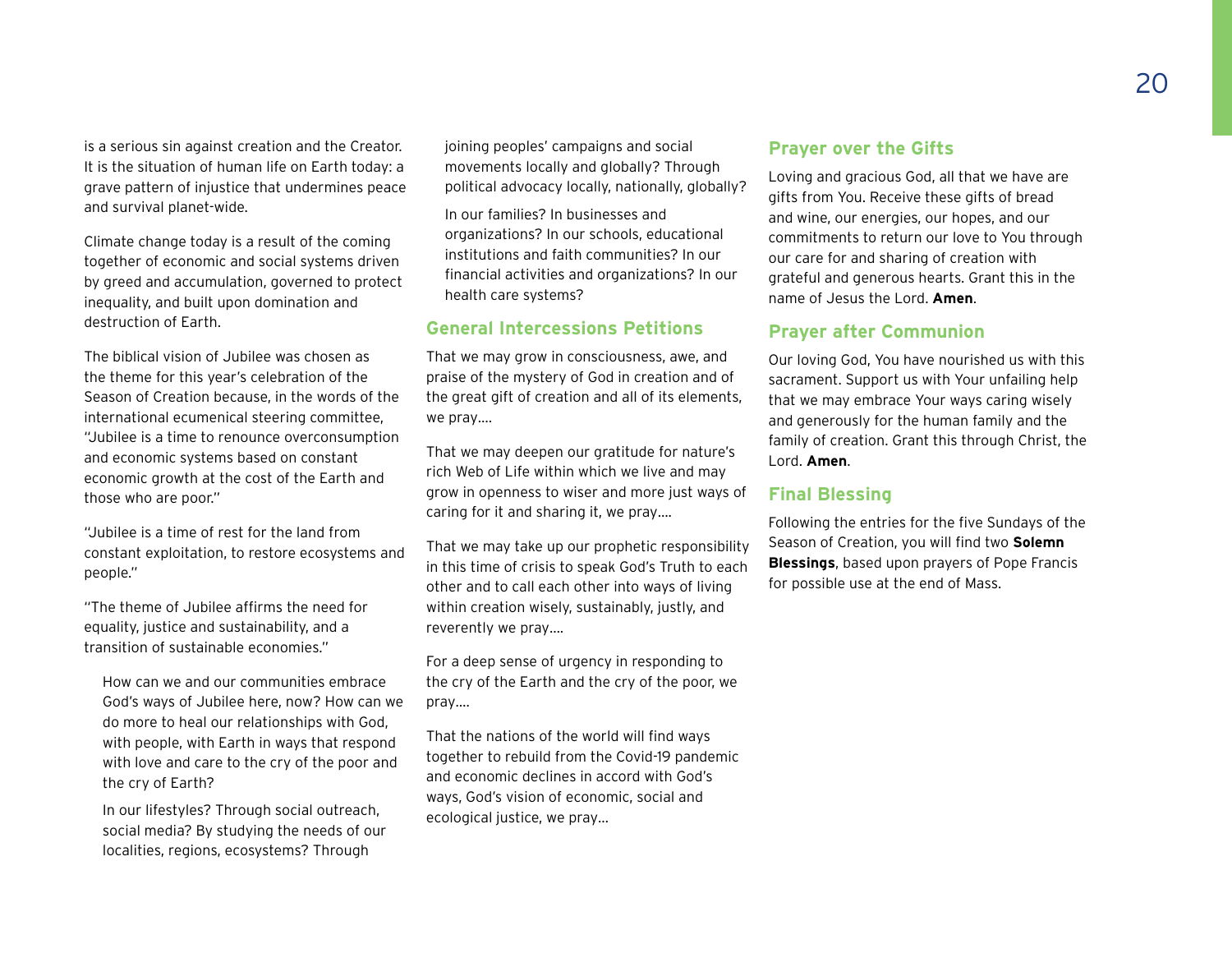### Third Sunday – Musical Selections

September 20, 2020 | 25th Sunday in Ordinary Time

### **Hymns**

### **E – Entrance | O – Offertory | C – Communion | D – Dismissal**

- E,D Glory and Praise to Our God ©1972, 1974, 2008 Daniel L. Schutte, pub. by OCP
- E,D God, Who Stretched the Spangled Heavens Catherine Cameron ©1967 Hope Publ. Co.
- E,D Praise to the Lord Joachim Neander, trans. Catherine Winkworth
- E,O,D For the Fruits of This (All) Creation Fred Pratt Green ©1970 Hope Publishing Co.
- O Seek the Lord Roc O'Connor, ©1976 Robert F. O'Connor, SJ, and New Dawn Music
- O,C When We Are Living /Pues Si Vivimos Roberto Escamilla ©United Methodist Publ. Hs.
- O,D Touch the Earth Lightly Shirley Erena Murray, ©1992 Hope Publishing Company
- C Take and Eat James Quinn and Michael Joncas, ©1989 GIA
- C Taste and See James E. Moore, Jr., ©1983, GIA
- C Pan de Vida Bob Hurd and Pia Moriarty, ©1988 by Bob Hurd, pub. by OCP

### **Psalm Settings**

Psalm 145: The Lord Is Near ©2004 Tom Booth, pub. by OCP Psalm 145: The Lord is Near Stephen R. Janco, ©2001 , WLP Psalm 145: The Lord is Near Michel Guimont, ©1998, GIA Psalm 145: The Lord is Near Kathleen Harmon ©2013, GIA Lord, You Are Close

©2007 The Collegeville Composers Group, pub. Liturgical Press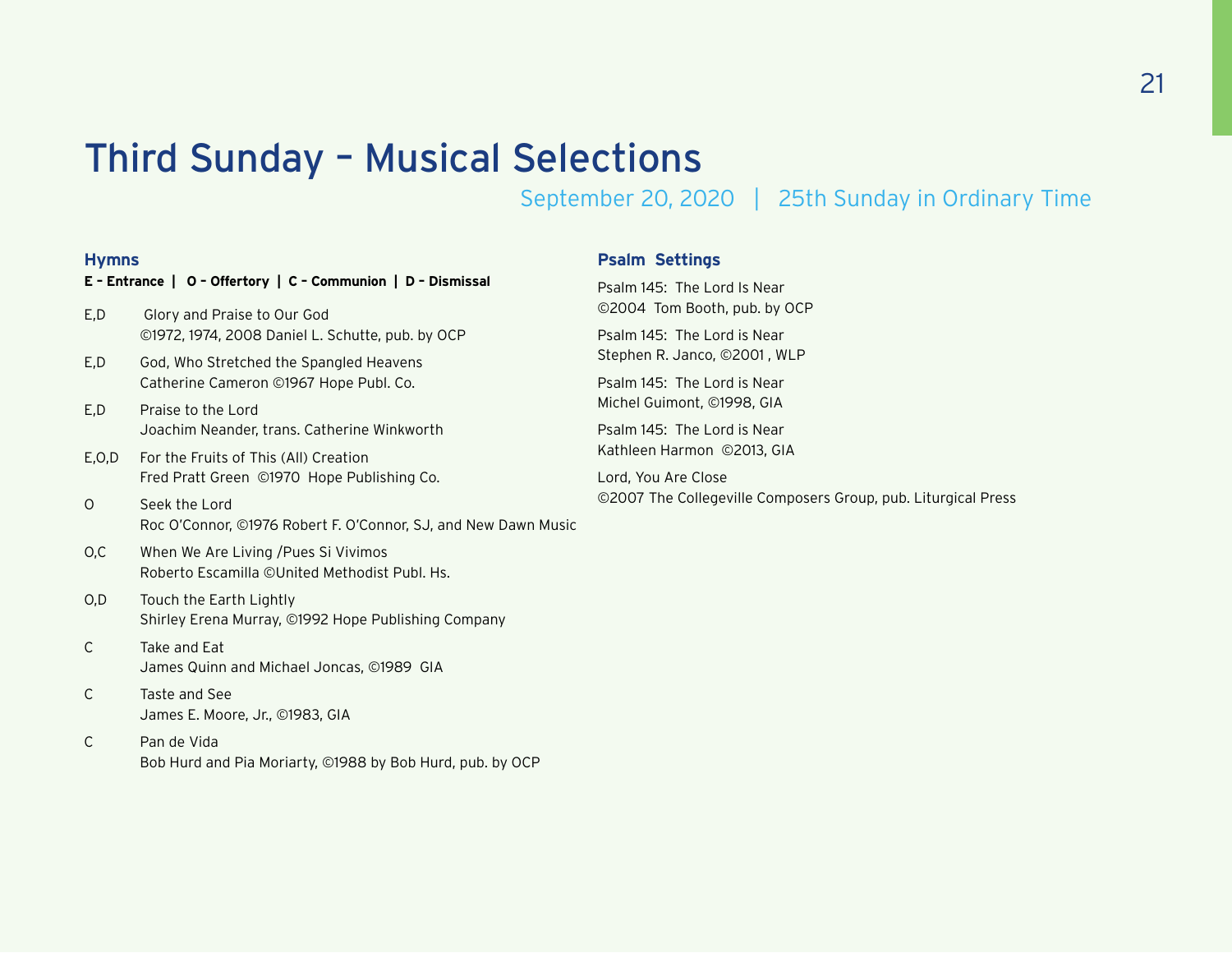### <span id="page-21-0"></span>Fourth Sunday of the Season of Creation

September 27, 2020 | 26th Sunday in Ordinary Time

### **SCRIPTURES** Ezekiel 18:25-28

Philippians 2:1-11 Matthew 21:28-32

Ps. 25:4-9

### **Introductory Comments**

In this Season of Creation, we have prayed over our calling to recognize the global climate emergency in which we are living and spread the word about the call to conversion and change that it presents.

The ways the human family is living on the planet, the ways our economies function and the values they serve are depleting and wasting Earth's resources, creating great inequalities, suffering and injustice, and exceeding Earth's regenerative capacity.

Earth is crying out. The poor are crying out. The existence and wellbeing of future generations is threatened. This all constitutes a strong and urgent call to conversion in all dimensions of life.

In today's readings, we hear clearly from Ezekiel that this conversion is the personal responsibility of each of us. God will judge us in the end upon the choices we each make of how we will live with each other in the community of creation. It is never too late to choose God's ways. God is always compassionate and forgiving, ready to teach us the way.

St. Paul reminds us that Christ Jesus is that teaching, is God's demonstration of the Way to live: serving everyone compassionately and generously, not competing for attention, appreciation, wealth or glory, humble and selfsacrificing, even to the point of death on a cross. For this God exalted him, glorifying him above every other.

And in the gospel, Jesus warns that words, that simply saying the right things, is not enough. Our actions must show our conversion, a conversion that in these critical times in the history of our planet must be integral, a conversion to action in the ecological, social, economic, cultural, and political dimensions of our lives.

### **Penitential Rite Suggestion**

Conscious of God's mercy, patience, compassion, and call, let us enter into the quiet of our spirits… asking for forgiveness, protection from the crises of this time, the grace to see and understand God's ways for us in these times, in this context, and the courage and commitment to choose and live in those ways… *[silent pause]*

Creator God, our ways of living on Earth as a human family woven into the vast, complex web of life have not been Your ways and now are threatening all life as we know it with suffering and destruction.

#### **Creator Spirit of God, have mercy.**

Christ Jesus, Your teaching warns us that words are not enough. Our actions must reveal our inner conversion and commitment to live with the same attitude that guided You, to live the Way that You revealed and lived out among us as one of us in humility and obedience.

**Word of God, have mercy.**

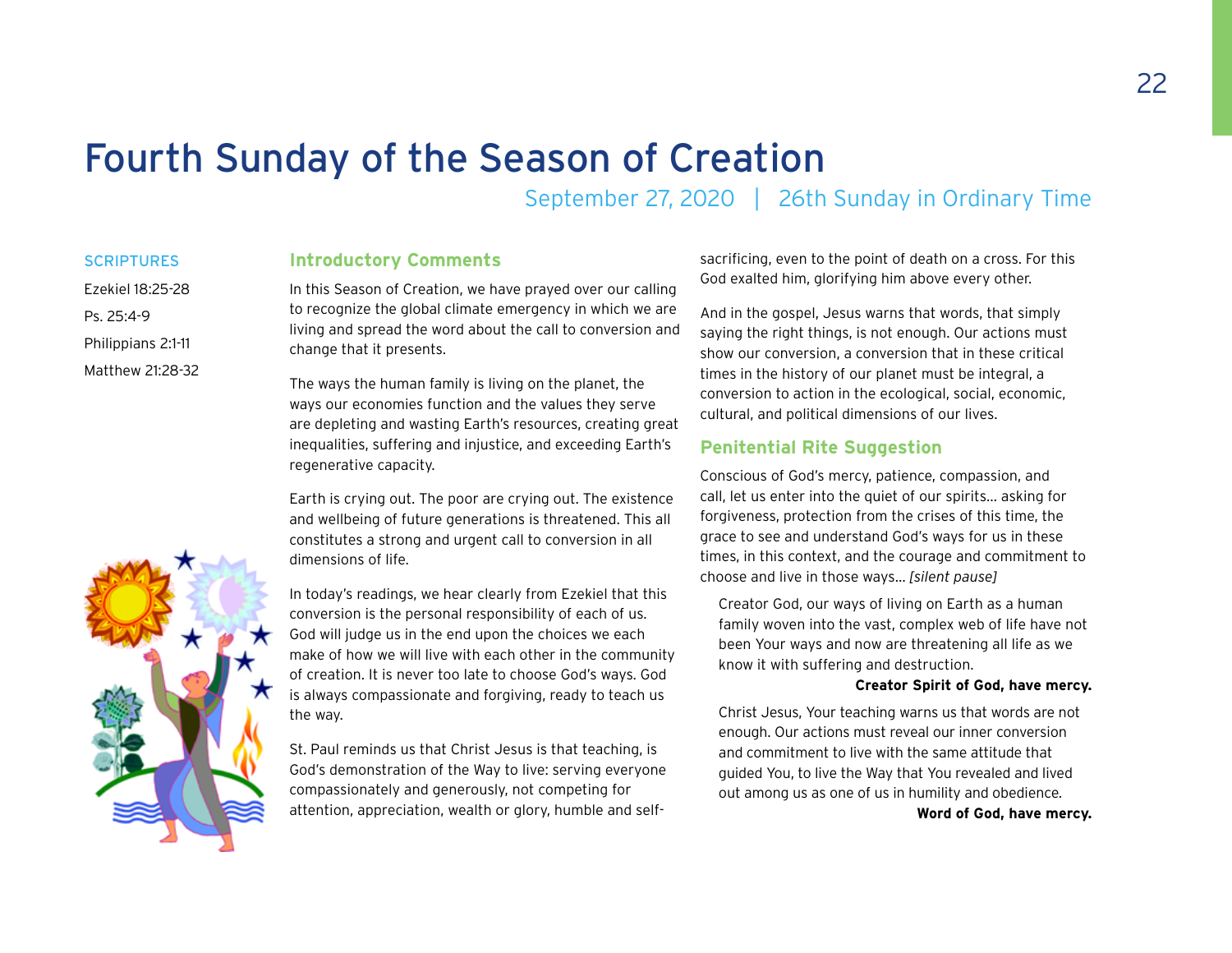Holy Spirit of God, You are at work in us, among us, and through us, teaching us Your ways and preparing a time of sacred Jubilee in response to the cry of the Earth and the cry of the poor.

### **Wisdom of God, have mercy.**

May God, the Creator of time, space and the vast Web of Life in which we live, have mercy on us, free us from our sins, and guide us into the fullness of divine Life.

### **Amen.**

### **Gloria**

### **Opening Prayer**

Our Loving God, You alone judge rightly and search the depths of the human heart. You alone offer the grace and courage to transform our lives and renew the Earth. Make us quick to do Your will, slow to judge our neighbor, and eager to care for Your creation with wisdom, compassion, and love. Grant that we may walk with those who follow the way of repentance and ecological faithfulness in caring for the family of creation and Earth, our common home. We ask this through our Lord Jesus Christ, Your Son, who lives and reigns with You in the unity of the Holy Spirit, one God for ever and ever. Amen.

### **Points for Reflection on the Scriptures**

### **Reading from the Book of the Prophet Ezekiel**.

Our decisions for evil or for good matter for God.

The message Ezekiel is affirming is that the major decisions affecting the direction of our lives – even late in life – are matters of life and death for us. Our decisions matter. God pays attention to personal responsibility.

It is never too late in life to respond to God's call to conversion. How can we become more attentive to that call in how we relate to creation, becoming more conscious of our consumer patterns, our care for the poor and marginalized among us and for future generations?

**Psalm 25** recalls God's compassion and mercy, asking God to forget the sins and frailties of our past and show us the way we are to live. Conversion requires growing in knowledge of our sinfulness and failings, prayer for forgiveness, and willing trust in God's compassion and forgiveness.

### **The passage from the Letter to the Ephesians**

describes God's response to the prayer to know the Way: urging unity of mind and heart, doing nothing out of selfishness, having the same attitude of humility and obedience that Jesus lived even to the point of death on the cross.

The example of Christ Jesus is challenging, as is his teaching on what is truly important in life. The beatitudes and the parable of the last judgment put down-to-Earth examples before us.

How do the example and teaching of Jesus call us to what Pope Francis calls an integral ecological conversion? As we contemplate the extent of the humility and sacrifice that Jesus embraced, do we grow in gratitude and courage?

**In Matthew's parable of the two sons**, Jesus calls attention to the all too familiar reality that we may learn the right things to say, but that what matters is what we actually do, our actions. He challenges the chief priests and the elders to change and act in the way of righteousness and justice that John preached.

In this Season of Creation, what are our actions showing about how are we responding to God's call to integral ecological conversion?

**The environmental dimensions** of an integral ecological conversion:

What are we doing to reduce the pollution of air, water and land that have resulted from our ways of living in creation?

How can we grow in a spirituality that will help us better to acknowledge, reverence, care for, and share the gifts of creation within which we live? Upon which we and all others rely for life itself?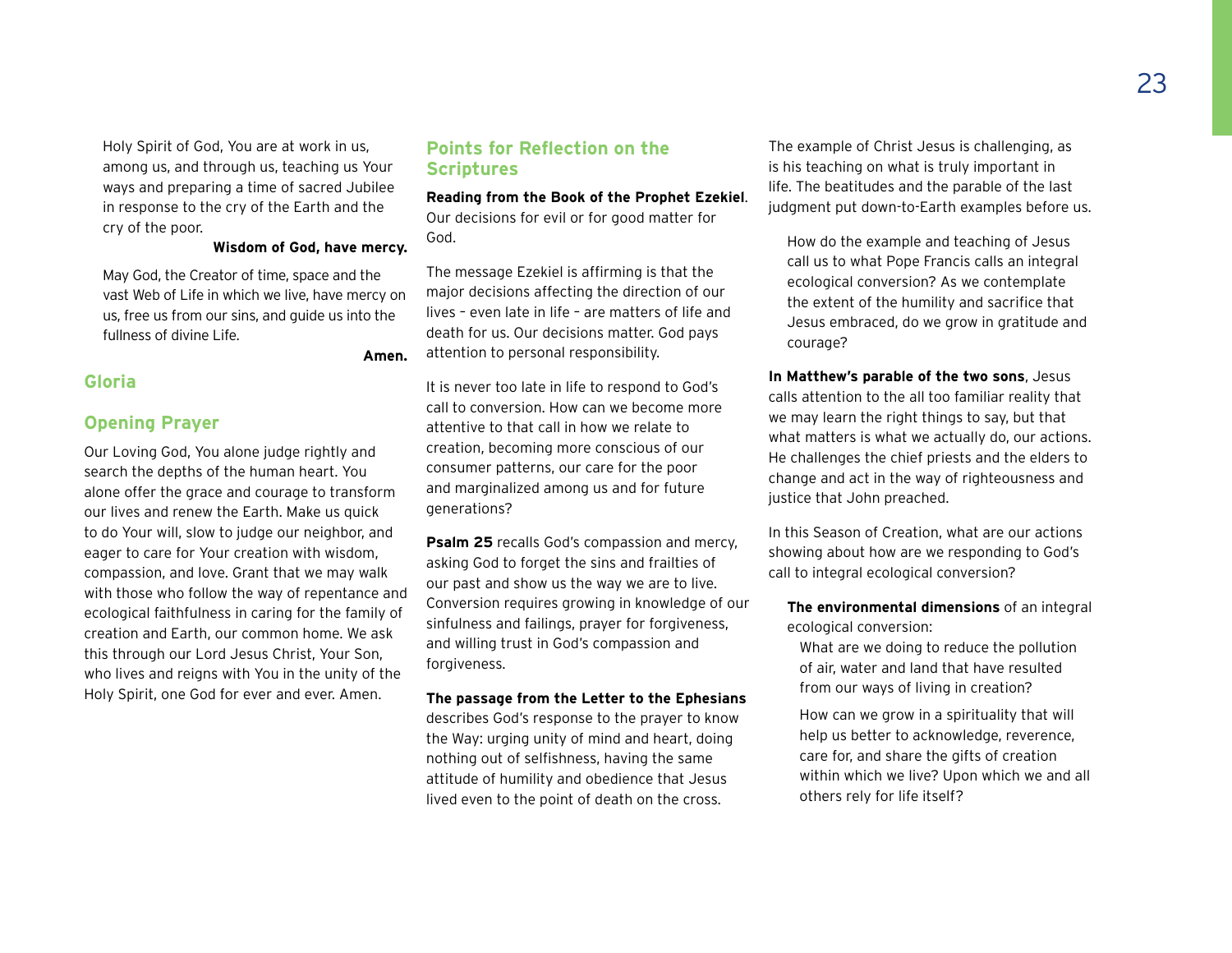**The economic dimensions** of an integral ecological conversion:

What changes are we undertaking in the economic dimensions of our lives? How are we resisting the idolatry of wealth and possessions so common around the world?

What are we doing to help ourselves and others better understand the systems of economy and development, of production and distribution and consumption which have abused and overused the resources of the planet, are threatening its resilience and are destroying its regenerative capacities?

Do we need to reevaluate our habits of accumulation? How can we act to address the terrible inequalities in our society? In the global human community where billions of people live in devastating poverty? What can we do to change the unjust ways our economies distribute the resources given by God for all, to meet the basic needs of all life?

How can we grow in a spirituality that nurtures simplicity in lifestyles, structures of justice for all in our economies, and sustainable relations with the natural world?

**The social dimensions** of an integral ecological conversion:

How can we work together to overcome poverty and marginalization? Racism, discrimination in our communities, our societies?

How can we work to overcome violence and divisions that lead to conflict and destruction of creation?

How can we develop a more socially conscious spirituality, one that is attentive to the injustice in our institutions and culture, one that works to resolve conflict nonviolently, one that works to raise up the New Creation?

### **General Intercessions Petitions**

That we may grow in consciousness of the great gift of creation and all of its elements, we pray….

That we may deepen our gratitude for nature's rich Web of Life within which we live and may grow in openness to wiser and more just ways of caring for it and sharing it, we pray….

That we may take up our prophetic responsibility in this time of crisis to speak God's Truth to each other and to call each other into ways of living within creation wisely, sustainably, justly, and reverently we pray….

That our conversion and actions may help to bring about the urgent and far-reaching transformations all around Earth to restore the health of the planet and prevent the dramatic climate changes and grave devastation to life that threaten the future, we pray….

### **Prayer over the Gifts**

Our loving God, look with favor upon these gifts. They express our offering of ourselves, our energies, our hopes to respond to Your urgent call for us to heal and renew the Earth, turning from our sinful ways to share in the birthing of the New Creation. In this eucharist, open to us the Source from which all blessings flow. We make our prayer through Jesus, the Christ. Amen.

### **Prayer after Communion**

Gracious and loving God, through our sharing in this holy mystery restore us in mind and heart, that we may live with energy and joy the rich and integral conversion to which You are drawing us and rejoice in Your Spirit at the birthing of the New Creation. We make our prayer in the name of Jesus and in the power of Your Holy Spirit where we live and move and have our being now and forever. Amen.

### **Final Blessing**

Following the entries for the five Sundays of the Season of Creation, you will find two Solemn Blessings, based upon prayers of Pope Francis for possible use at the end of Mass.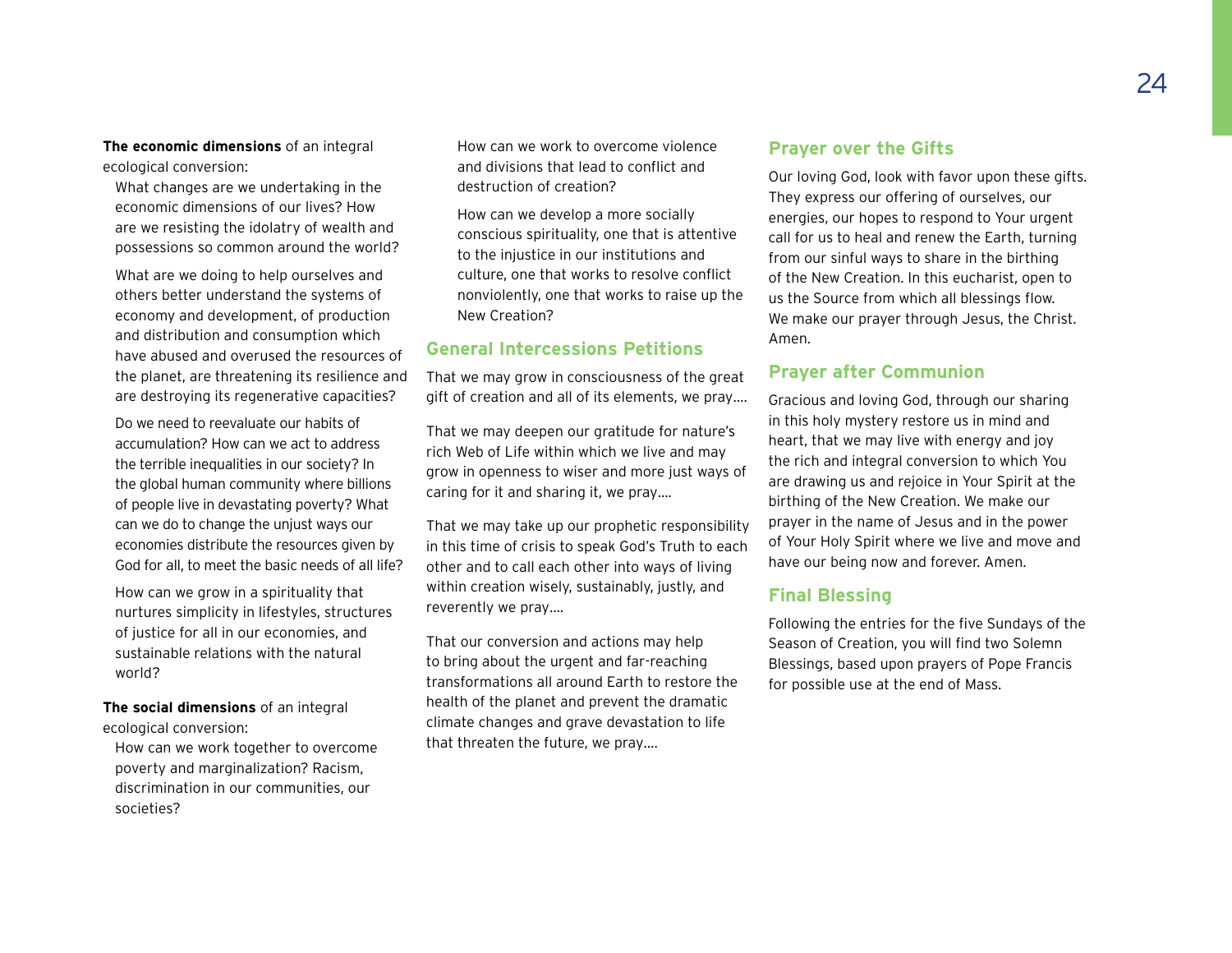### Fourth Sunday – Musical Selections

September 27, 2020 | 26th Sunday in Ordinary Time

### **Hymns**

### **E – Entrance | O – Offertory | C – Communion | D – Dismissal**

- E God, Our God of Distant Ages Omer Westendorf ©1984, WLP
- E,D The Stars Declare His Glory Timothy Dudley-Smith ©1981, Hope Publishing Co.
- E,D Sing Out, Earth and Skies Marty Haugen ©1985
- E,O,D For the Beauty of the Earth Folliet S. Pierpoint
- O,D For the Healing of the Nations Fred Kaan ©1968 Hope Publishing Co.
- O,C Where Charity and Love Prevail Paul Benoit ©1960 WLP
- O,C Ubi Caritas ©1979, Les Presses de Taizé, GIA, agent
- C Make of Our Hands a Throne Steven C. Warner, ©2001 WLP
- C I Believe This Is Jesus Alan J. Hommerding, ©2004 WLP

### **Psalm Settings**

Psalm 25: Remember Your Mercies, O Lord Paul Tate, © 2013 GIA

Psalm 25: Remember Your Mercies, O Lord Michel Guimont, © 1998 GIA

Psalm 25: Remember Your Mercies, O Lord Steven R. Janco, © 2001 WLP

Remember, Lord ©2007 The Collegeville Composers Group, pub. Liturgical Press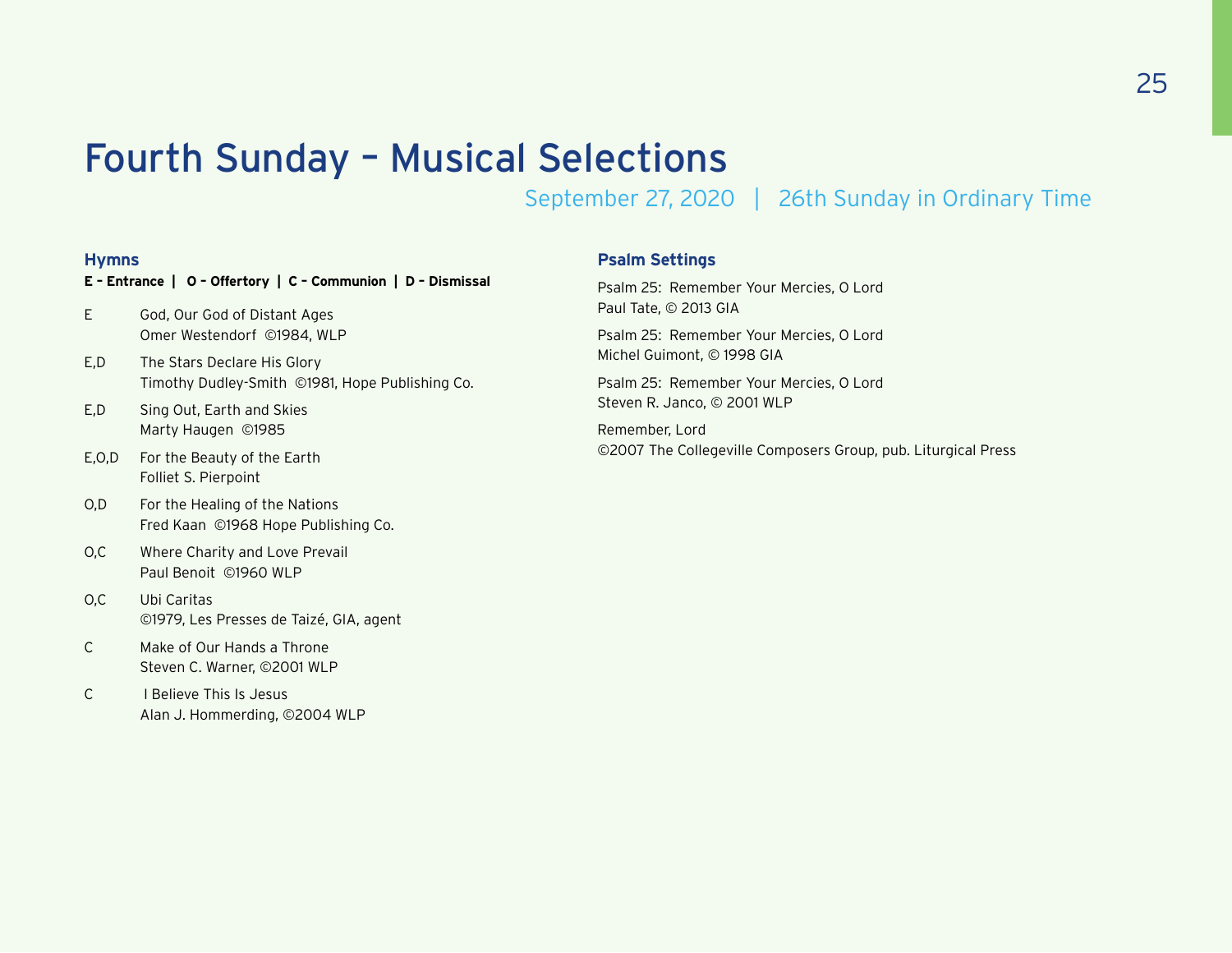### <span id="page-25-0"></span>Fifth Sunday of the Season of Creation

October 4, 2020 | 27th Sunday in Ordinary Time

### **SCRIPTURES**

Ps. 80:9, 12-16, 19-20 Philippians 4:6-9 Matthew 21:33-43

Isaiah 5:1-7

### **Introductory Comments**

As we come to the close of this year's Season of Creation, we can recall its messages simply through the last weeks:

God has given us a mission to pass on truthfully the prophetic word given us about care of Earth.

We need to communicate that prophetic word without anger or vengeance, but with a forgiving heart, as we have been forgiven.

It involves a call to all of us to pay attention to God's ways for us to live, Jubilee ways, in all dimensions of life.

Each person is ultimately responsible for his or her own ecological conversion, a conversion which leads to transformed ways of acting in creation.

Our scriptures today warn us that if the human community and its political leaders fail in this mission to care for Earth through the transformation of our cultures and political structures and policies, Earth will be taken away from our care. St. Paul urges us to accept this call and challenge with utmost seriousness but without anxiety, praying with gratitude, and opening our hearts to receive the gift of God's peace.

### **Penitential Rite Suggestion**

Conscious of our journey in faith through this Season of Creation and of the great challenges still before us as the human family in the midst of the community of creation, let us enter into the quiet of our spirits . . . praying that the peace of God may indeed fill our hearts and guide us in our mission on Ear *[silent pause]*

Our Creator God, we have become alienated from Earth and viewed this planet as disposable, a source of endless resources, a mere stopping place on our journey to heaven.

### **Creator Spirit of God, have mercy.**

We have polluted Earth's air and land and waters with toxins. We have killed millions of species. We have turned our greed into global warming, causing storms to become more severe, and artic regions and ice fields to melt. We have devalued human life and have loved "progress" more than the planet.

#### **Word of God, have mercy.**

You are at work in us and among us now in these times filling us with new knowledge of God's presence in Earth, calling us to take part in Your New Creation.

### **Wisdom of God, have mercy.**

May the all-powerful and forgiving God, Creator of all that is, have mercy on us, free us from our sins, and guide us into the fullness of divine Life.

**Amen.**

FEGST of<br>ST. FRGNCIS

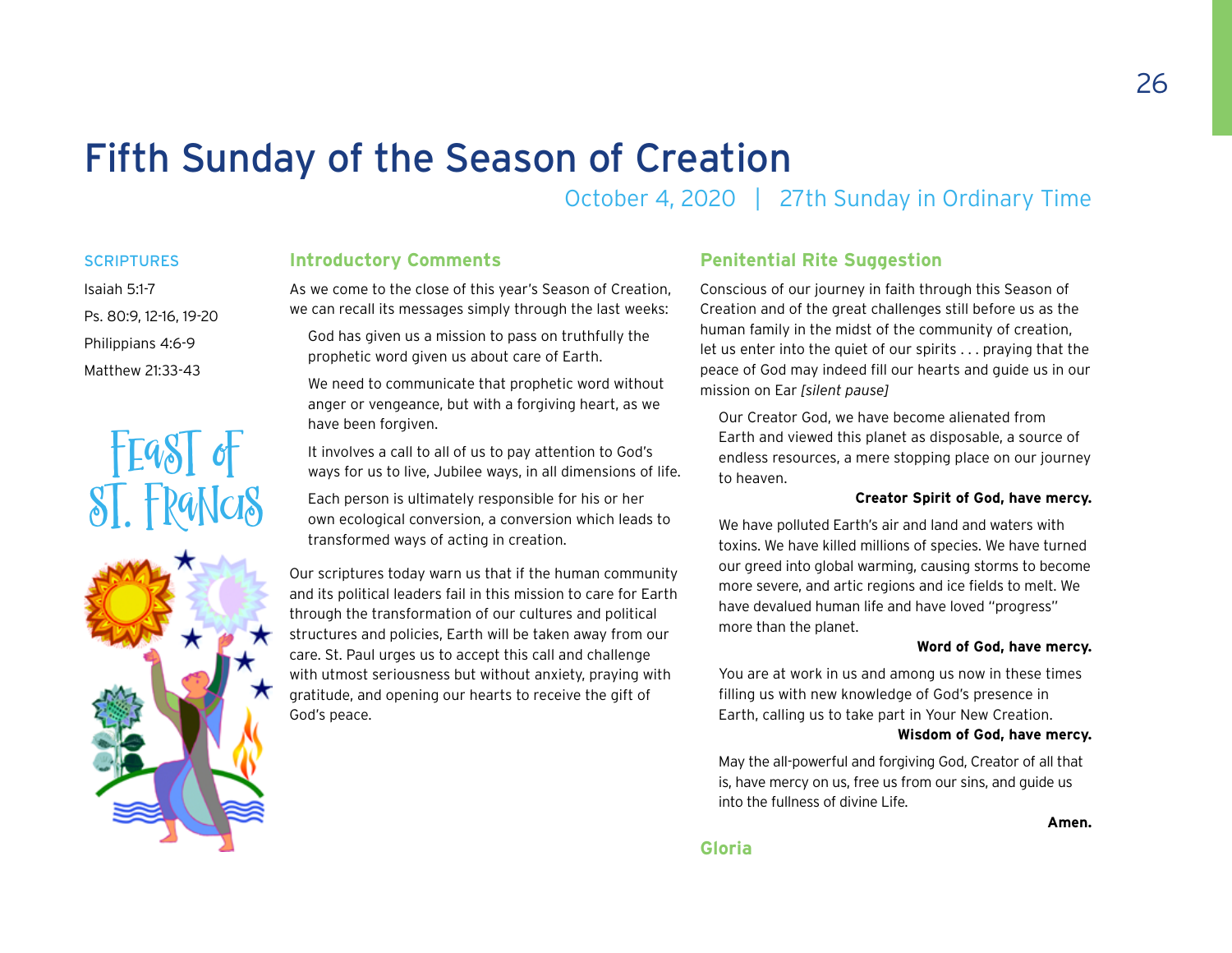Yours, Our Loving God, is the vineyard and its harvest, Yours the kin-dom of justice and peace. You call Your people to tend its growth. Bless the work entrusted to our hands, that we may offer You an abundance of just, sustainable, and flourishing works, a rich harvest of peace. We ask this through our Lord Jesus Christ, Your Son, who lives and reigns with You in the unity of the Holy Spirit, one God for ever and ever. **Amen**.

### **Points for Reflection on the Scriptures**

### **Reading from the Book of the Prophet Isaiah.**

"The vineyard of the Lord is the House of Israel."

In Isaiah's parable, the vineyard, although carefully prepared and cultivated by God, produces wild grapes. God promises to destroy the vineyard. The House of Israel must expect destruction and ruin because God came to this "cherished plant" looking for judgment and justice and found only bloodshed and the outcry of those suffering from injustice.

In *Laudato Sí*, Pope Francis refers extensively to the role of individuals and cultures in the destruction of Earth. He calls us to critique the "myths" on which our cultures grow and guide the lifestyles and actions of people around the world: myths of individualism, the possibility of unlimited progress and economic growth, competition, consumerism, and the unregulated market system *[L.S. #210]*. He notes that they support the kind of short-term thinking that has led to the current destructive patterns of

overconsumption, inequality, pollution, climate change and social unrest.

Do these myths operate in our culture, our society? In our community? Do they affect my thinking and actions? My hopes and dreams? My lifestyle choices? Our lifestyle as a community?

How can we learn to discern them and the ways they affect our unexamined cultural assumptions?

How can we turn away from their destructive influence and grow in solidarity, responsibility, and compassionate care for creation, including all in the human family? How might this lead us to make changes in even small daily actions to provide better care for creation [L.S. #211]?

How can we help inform and teach others? How can we together grow in simplicity of life? In grateful contemplation of God's gifts in creation? In concern for the needs of the poor? In protecting the environment?

How can we use social media and participate in social movements and organizations promoting this kind of change in our culture and societal patterns of action?

### **In Matthew's version of the parable of the**

**vineyard**, the focus is not on the cultural beliefs and social patterns of the people as it is in the passage from Isaiah. Jesus addresses his vineyard parable to the chief priests and elders of the people, the decisionmakers, the leaders, the politicians.

Pope Francis is clear in *Laudato Sí* that political action and change are also critically important to the urgent and desperately needed integral ecological conversion we are being called to. Political institutions and politicians set larger community policies, laws, and structures to establish order and protect the common good. Vatican Council II defined the common good as "the sum of those conditions of social life which allow social groups and their individual members relatively thorough and ready access to their own fulfilment." *[Gaudium et Spes #26]*

Are our political leaders working to address the ecological needs of Earth? Do they reflect the vision of integral ecological conversion to which we are called? At the local level? At the regional or state level? At the global level?

Pope Francis writes: "The gravity of the ecological crisis demands that we all look to the common good, embarking on a path of dialogue which demands patience, self-discipline and generosity…." *[L.S. #201]*

How can we fulfill our prophetic responsibility in love to demand that our political leaders and institutions acknowledge the urgency and respond effectively to the current ecological crisis, guiding our communities into more sustainable ways of living for the healing and care of Earth? At the local level? At regional, state, and global levels?

How can we as individuals and as faith communities call upon political leaders to think of, respect, and set in place political processes for protecting the long-term common good?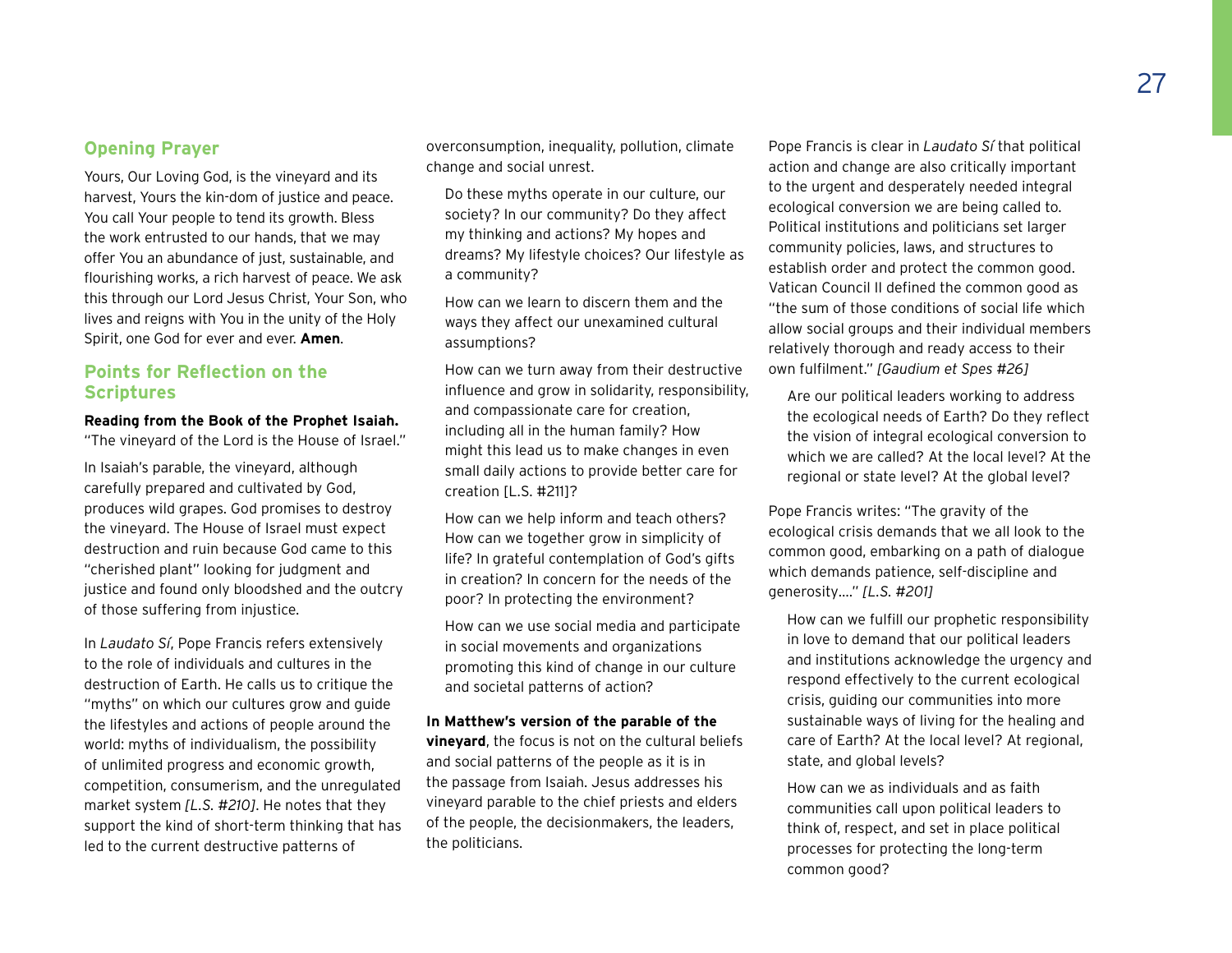How can we demand a global vision and active global collaboration in order to protect all peoples, especially the poor who are suffering most severely from climate change and other ecological crises? How can we stand up against and resist destructive nationalism that is so viciously damaging to the interdependent community of creation?

How can we direct political leaders and institutions away from the consumptiondriven, competitive and thoroughly unsustainable system of economy dominating the world at this time toward sustainable, healing and much more just models of development?

How can we encourage political leaders to provide financial and technological help to poor nations, make more just and enforceable international agreements, govern the global commons justly and sustainably, and devise, in the words of Pope Francis, "stronger and more efficiently organized international institutions" that treat all nations justly *[L.S. ##172-175]*?

How can we educate ourselves, our communities and our political leaders about more just and sustainable models of development?

Are there political movements or organizations that can strengthen and multiply our efforts to protect and care for our common home effectively?

**Paul's letter to the Philippians** directs us in the ways of peace as we carry out our mission to care for creation, including the human community.

Have no anxiety, but with gratitude for the gift of creation, ask God's guidance, strength and protection. Then the God of peace will be with us.

### **General Intercessions Petitions**

That in this time of ecological and climate crises, the human family may learn to respect all creatures and care for them as signs of God's wondrous love, we pray to the Lord.

### **Lord, hear our prayer.**

That we may use our resources and creativity to undo the damage we have done to God's creation and to sustain God's gifts in creation, we pray to the Lord.

### **Lord, hear our prayer.**

That political campaigns will educate the people of all nations to the seriousness of the issues facing the world community and call forth a strong commitment to care for our common home, we pray to the Lord.

### **Lord, hear our prayer.**

For the successful implementation of stronger international commitments to reduce global warming and care for the oceans and all the global commons, we pray to the Lord.

**Lord, hear our prayer.**

That we may work to end the suffering of those in poverty and reach out in solidarity to those who suffer most from ecological abuse and destruction, we pray to the Lord.

#### **Lord, hear our prayer.**

That we as companions of Christ may preach and act with courage, attentive to the inspiration of the Holy Spirit, in implementing significant commitments to care for Earth, we pray to the Lord.

#### **Lord, hear our prayer.**

### **Prayer over the Gifts**

Our loving God, accept these gifts which Jesus has asked us to offer in His memory, gifts of bread and wine, gifts of ourselves, our energies and our commitment to serve You with gratitude and love in caring for the community of creation. May our faithful service bring us to the fullness of Your redemption. We ask this through Jesus Christ the Lord. **Amen.**

### **Prayer after Communion**

Almighty and ever-loving God, let this eucharist that we share fill us with Your life. May the love of Christ which we celebrate here touch our lives, fill us with Your peace, guide us in our care for Your creation, and lead us to You. We ask this in the name of Jesus the Lord. **Amen.**

### **Final Blessing**

Following the entries for the five Sundays of the Season of Creation, you will find two **Solemn Blessings**, based upon prayers of Pope Francis for possible use at the end of Mass.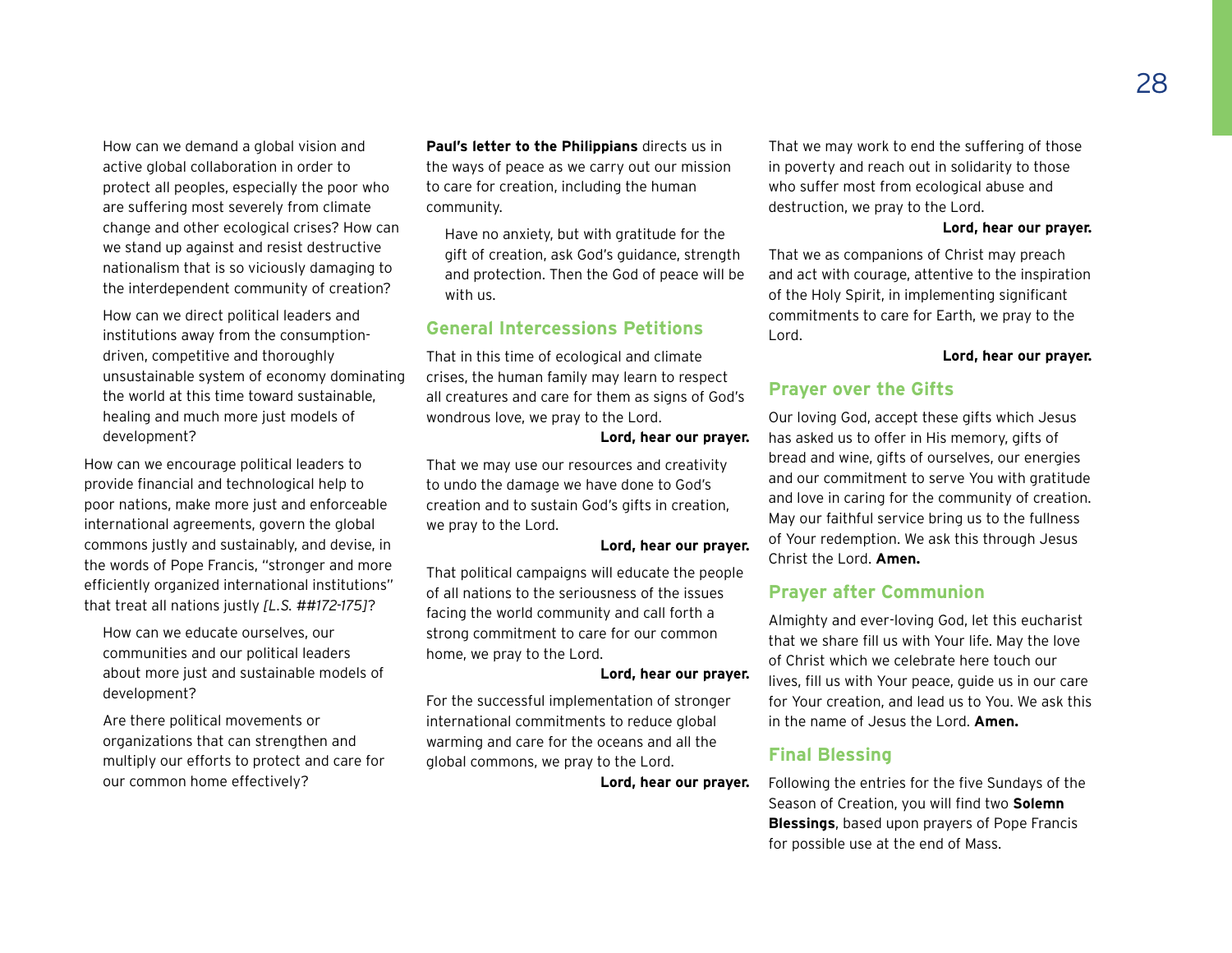### Fifth Sunday – Musical Selections

October 4, 2020 | 27th Sunday in Ordinary Time

### **Hymns**

### **E – Entrance | O – Offertory | C – Communion | D – Dismissal**

- E All Creatures of Our God and King Francis of Assisi, tr. By William H. Draper
- E Canticle of the Sun Marty Haugen ©1980 GIA
- E Journey of Faith Delores Dufner © 2012, Sisters of St. Benedict, pub. By WLP
- E,O,D All Things Bright and Beautiful Cecil F. Alexander
- O,D For the Fruits of This (All) Creation Fred Pratt Green ©1970 Hope Publishing Co.
- O,D For the Beauty of the Earth Folliet S. Pierpoint
- O,C Christ Has No Body Now But Yours Teresa of Ávila/Stephen C. Warner ©2003 WLP
- C One Bread, One Body © 1978, John B. Foley, SJ pub. by OCP
- C Gift of Finest Wheat Omer Westendorf ©1977 Archdiocese of Phila., Interntl. Lit. Pub.
- C Take and Eat James Quinn and Michael Joncas ©1989 GIA
- D Stewards of Earth Omer Westendorf, © 1984 WLP
- D Touch the Earth Lightly Text: Shirley Erena Murray, ©1992 Hope Publishing Co.

### **Psalm Settings**

Psalm 80: The Vineyard of the Lord Steven C Warner, ©1995, WLP

Psalm 80: The Vineyard of the Lord Michel Guimont, © 1994, GIA

Psalm 80: The Vineyard of the Lord © Kevin Keil, pub. by OCP

The People of God Are the Vineyard ©2007 Collegeville Composers Group, pub. Lit. Press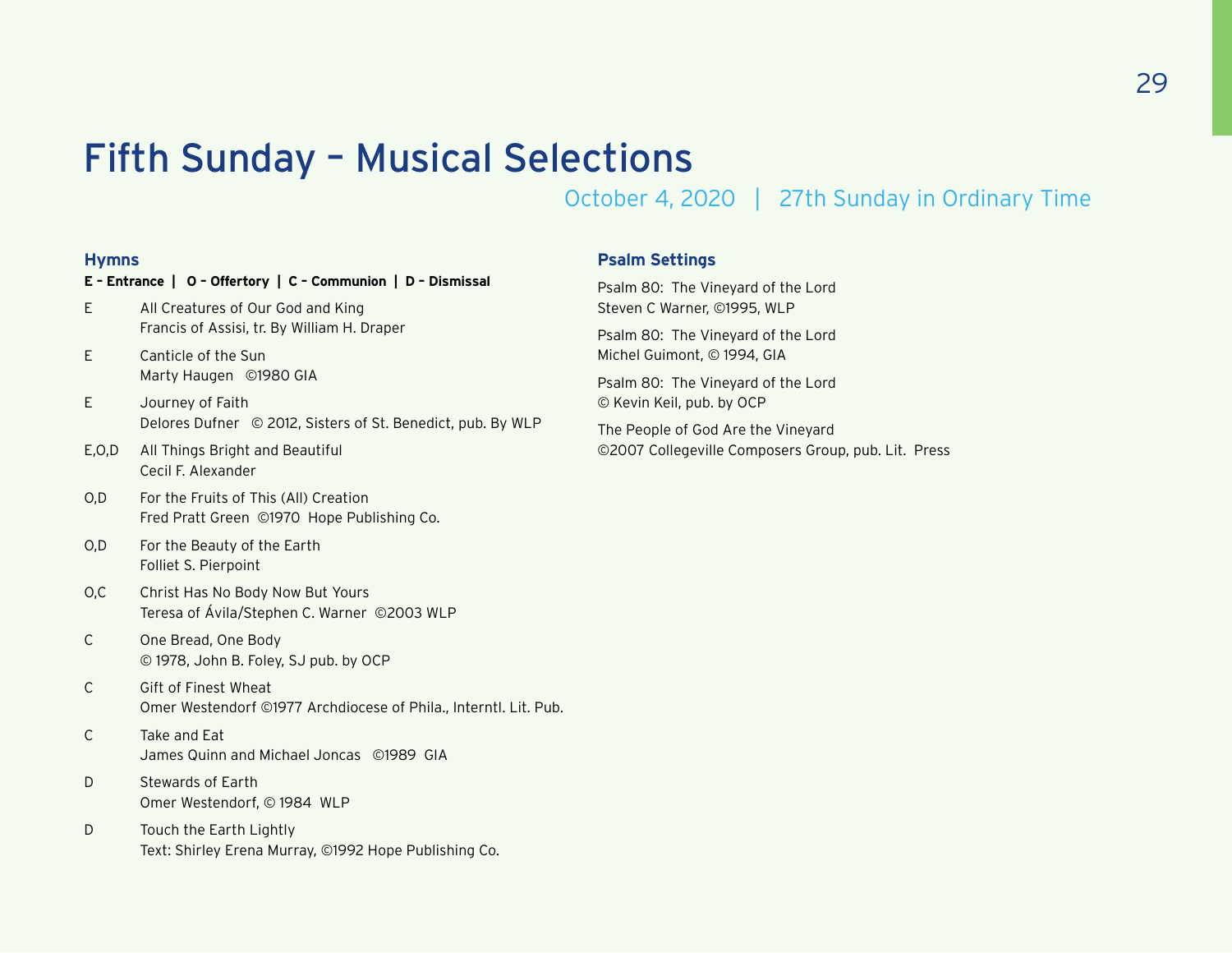### <span id="page-29-0"></span>Solemn Blessings

For possible use as Final Blessing at Mass

### **Solemn Blessing I**

We believe that all creatures come forth from the all-powerful hand of the Creator, evolving through time and space, filled with God's presence and tender love.

May God awaken our praise and thankfulness for every creature and bless us with the grace of feeling profoundly joined to everything that is. **Amen**.

Through Christ all things were made. Formed in the womb of Mary our Mother, Christ Jesus became part of this Earth, gazing upon this world with human eyes.

May Christ bless us with eyes to see him alive in every creature in his risen glory. **Amen**.

The Holy Spirit guides this world toward the Creator's love and accompanies creation as it groans in travail.

May this Holy Spirit dwell in our hearts and inspire us to do what is good, to care wisely and with love for Earth, our common home. **Amen**.

And may our Triune God, wondrous community of infinite love, bless us all with justice, peace, love and beauty, Creator, Word and Holy Spirit. **Amen**.

Based upon "A Christian Prayer in Union with Creation" by Pope Francis from *Laudato Sí.*

### **Solemn Blessing II**

Our Creator God is the ultimate source of everything, the loving and selfcommunicating foundation of all that exists.

May God bless us with deep gratitude for our relationships with all creatures in the vast web of life. **Amen**.

Christ, the Word through whom all things were created, took flesh through Mary, becoming part of the vast web of life on Earth.

May Christ help us to be good news to the poor, to rescue the abandoned and forgotten of this Earth. **Amen**.

The Spirit, infinite bond of love, is intimately present at the very heart of the universe, inspiring and bringing new pathways.

May this Holy Spirit bring healing to our lives, that we may protect the world and not prey on it, that we may sow beauty, not pollution and destruction. **Amen**.

And may God bless us with a spirit of global solidarity flowing from the Mystery of the Trinity, Creator, Word and Holy Spirit. **Amen**.

Based upon *Laudato Sí*, ## 238-240, and "A Prayer for Our Earth" by Pope Francis.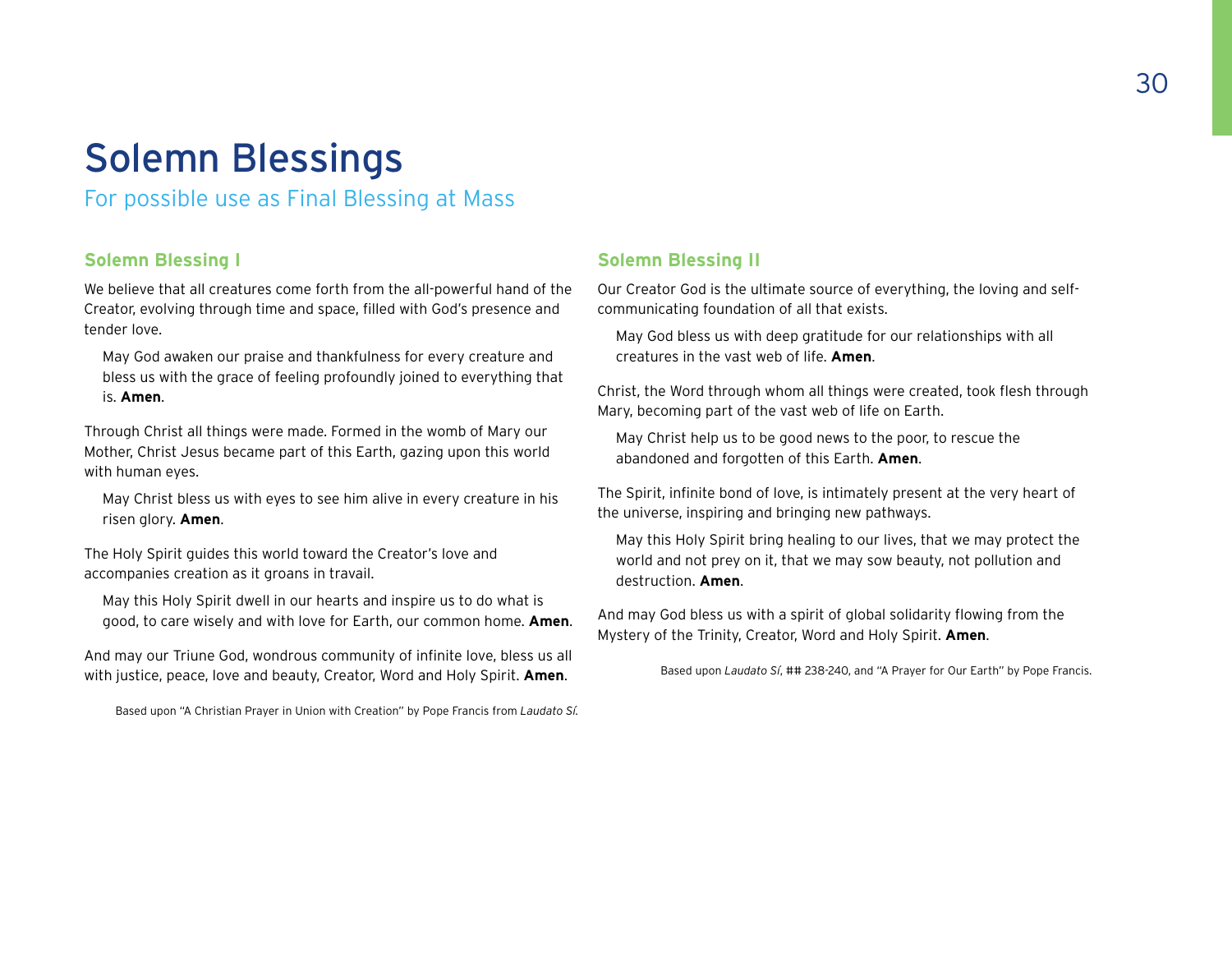### <span id="page-30-0"></span>Music Reference List

Abundant Life Ruth Duck, ©1992 GIA

All Creatures of Our God and King Francis of Assisi, tr. By William H. Draper

All Good Gifts Matthias Claudius (We plow the fields and scatter)

All Things Bright and Beautiful Cecil F. Alexander

Bread to Share Marty Haugen, ©1995 GIA

Canticle of the Sun Marty Haugen, ©1980 GIA

Christ Has No Body Now But Yours St. Teresa of Ávila/Stephen C. Warner, ©2003 WLP

Creating God, Your Fingers Trace Jeffery Rowthorn, ©1979 Hymn Society of America

Journey of Faith Delores Dufner, © 2012 Sisters of St. Benedict, pub. By WLP

For the Beauty of the Earth Folliet S. Pierpoint

For the Fruits of This (All) Creation Fred Pratt Green, ©1970 Hope Publishing Co. For the Healing of the Nations Fred Kaan, ©1968 Hope Publishing Co.

Forgive Our Sins, as We Forgive Rosamund E. Herklots, ©1969 Oxford University Press

Gift of Finest Wheat Omer Westendorf, ©1977 Archdiocese of Phila., International Liturgy Pub.

Glory and Praise to Our God ©1972, 1974, 2008 Daniel L. Schutte, pub. by OCP

God, Our God of Distant Ages Omer Westendorf ©1984, WLP

God, Who Stretched the Spangled Heavens Text: Catherine Cameron, ©1967 Hope Pub. Co.

Here I Am, Lord Daniel L. Schutte, ©1981 OCP

I Believe This Is Jesus Alan J. Hommerding, ©2004 WLP

I Sing the Mighty Power of God Isaac Watts

Life-giving Bread, Saving Cup James Chepponis, ©1987 GIA

Love One Another Feargal King, ©2000 OCP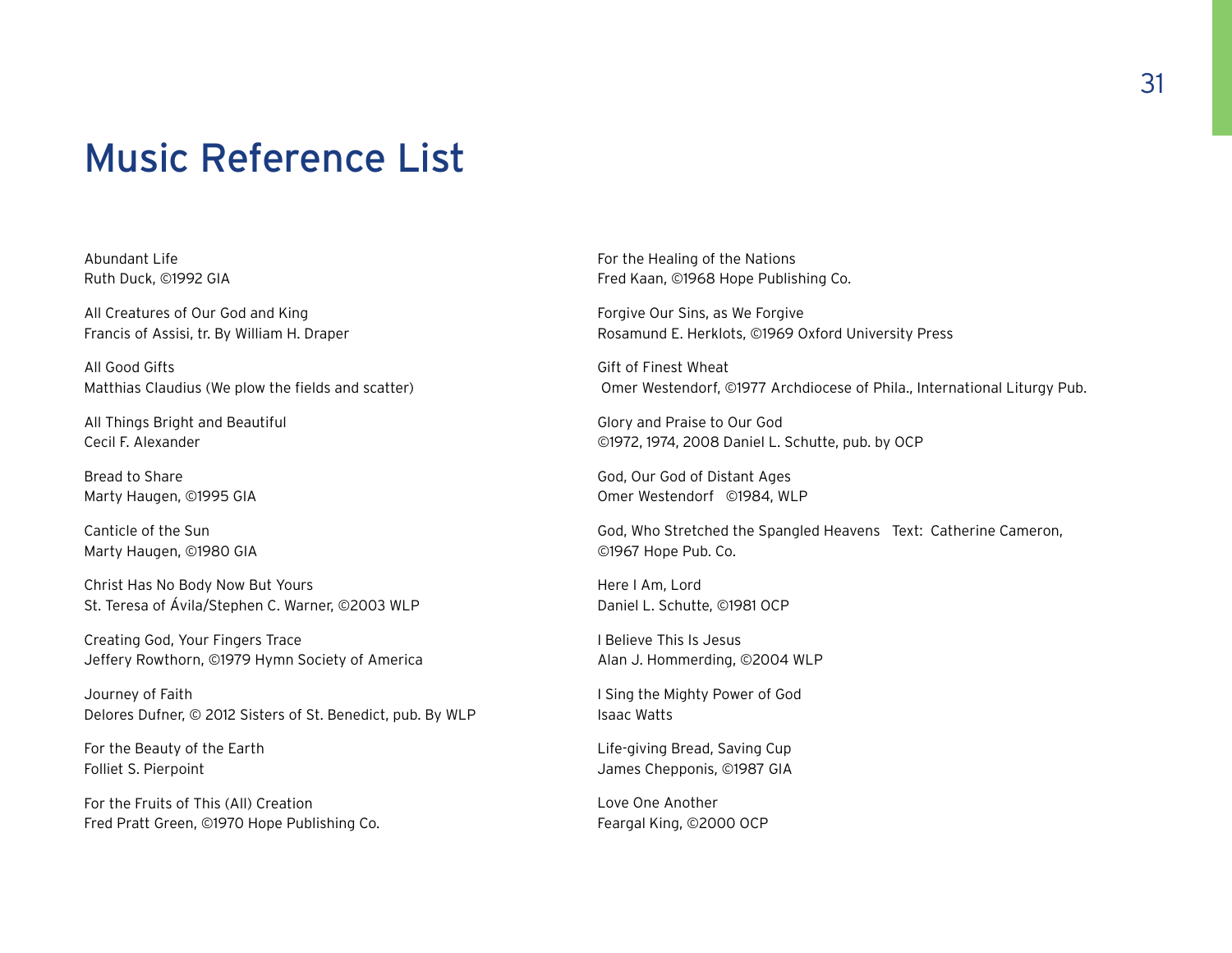Make of Our Hands a Throne Steven C. Warner, ©2001 WLP

Many and Great Dakota hymn, para. Philip Frazier

Morning Has Broken ©1931 Eleanor Farjeon

One Bread, One Body © 1978 John B. Foley, SJ, pub. by OCP

Now Join We to Praise the Creator Fred Kaan, ©1968 Hope Publishing Company

Pan de Vida Bob Hurd and Pia Moriarty, ©1988 by Bob Hurd, pub. by OCP

Praise to the Lord Joachim Neander, trans. Catherine Winkworth

E,O,D Prayer of Saint Francis St. Francis of Assisi, adapt. Sebastian Temple, ©1967 OCP

Seek the Lord Roc O'Connor, ©1976 Robert F. O'Connor, SJ, and New Dawn Music

Sing Out, Earth and Skies Marty Haugen, ©1985 GIA

Sing, O Sing ©1987, 1989, 1992 Daniel L. Schutte, published by OCP

Stewards of Earth Omer Westendorf, © 1984 World Library Publications Take and Eat James Quinn and Michael Joncas, ©1989 GIA

Taste and See James E. Moore, Jr., ©1983 GIA

The Stars Declare His Glory Timothy Dudley-Smith, ©1981 Hope Publishing Co.

This Is My Song Lloyd Stone, Georgia Harkness, ©1964 Lorenz Publishing Co.

Touch the Earth Lightly Shirley Erena Murray, ©1992 Hope Publishing Company.

Ubi Caritas ©1979 Les Presses de Taizé, GIA, agent

We Sing the Mighty Power of God Isaac Watts

When We Are Living /Pues Si Vivimos Roberto Escamilla, ©1989 United Meth. Pub.

House Where Charity and Love Prevail Paul Benoit, ©1960 WLP

Who Can Measure Heaven and Earth Christopher Idle, ©1982 Hope Publishing Co.

Your Word Went Forth Herman Stuempfle, ©1993 GIA Publications, Inc.